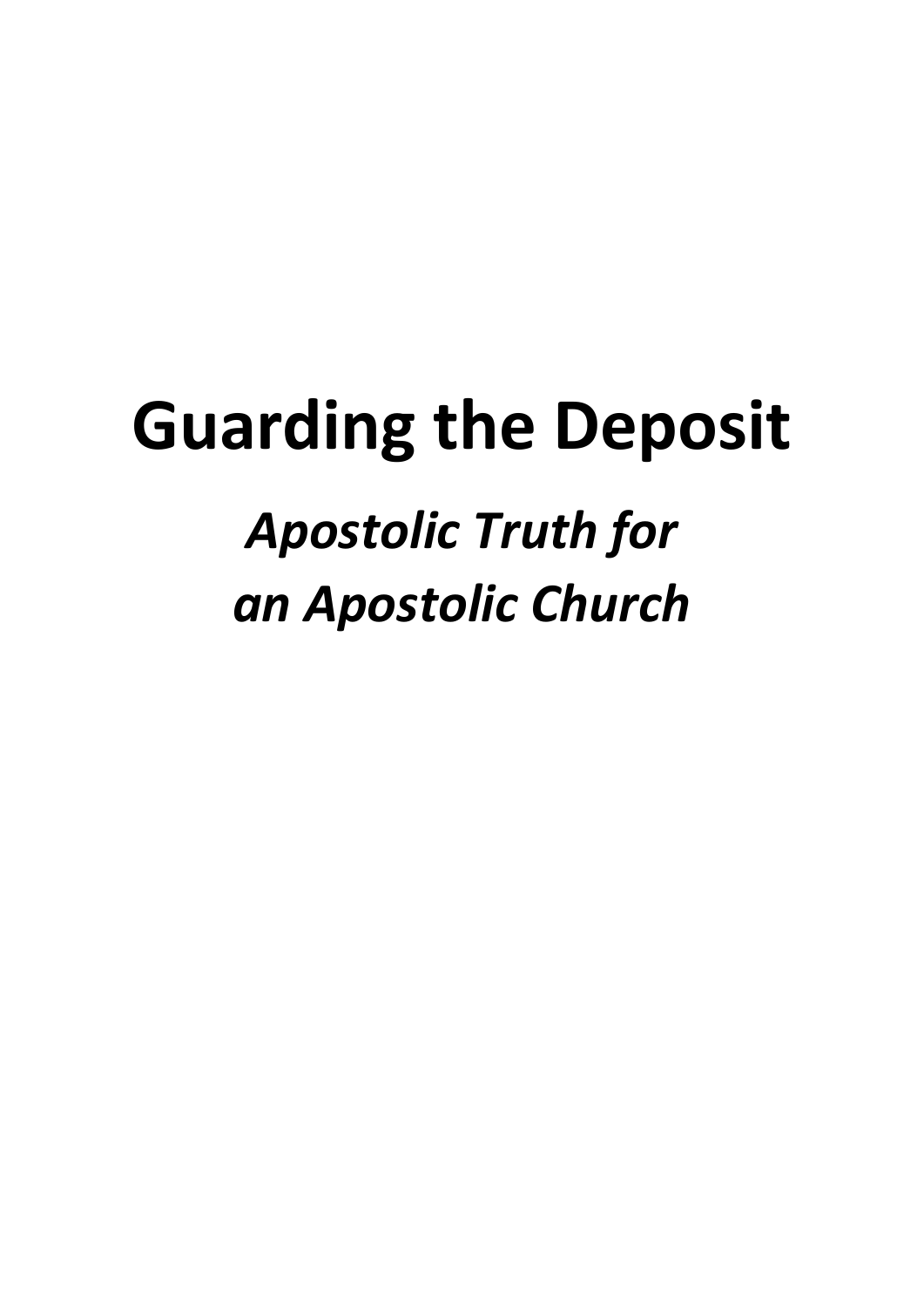## **Guarding the deposit: Apostolic Truth for an Apostolic Church**

#### **Introduction**

To bless or not to bless? That is the question. Can a church pray for and invoke the blessing of God on those wanting to be in a committed relationship which will involve same-sex sexual practice?

The traditional Christian view is that *all* sexual practice outside (heterosexual) marriage, including such homosexual practice, is sinful and contrary to God's will revealed in Scripture. Yet this view has been continuously challenged ever since the sexual revolution of the 1960's. There is now a widespread belief in contemporary Western culture that sexual intercourse should not necessarily be linked to either marriage or procreation, nor be restricted to people of the opposite sex.

- How should the Christian Church respond?
- Should the Church accept same-sex relationships, including same-sex marriages, as legitimate forms of Christian discipleship?
- In July the Church of England finished three rounds of 'Shared Conversations' on this issue: what should it do next?
- In particular—given that the Church of England is an 'episcopally-led' church, how should the House of Bishops lead us on this issue?

The purpose of this paper is to seek to answer these questions by reminding ourselves that the Church of England claims to be an 'apostolic' church—guided and constrained by the teaching and example of the first apostles whom Jesus commissioned as leaders of his church. If so, the critical issues become:

- what did the apostles teach on the issue of sexual practice?
- How important was this issue for them? Was it an essential 'first-order'

issue relating to the very nature of the gospel?

 And how, in their oversight of the first Christian communities, did they guard the nature of Church as being both a haven for sinners but also a community called to a distinctive holiness?

These 'apostolic' norms—both their teaching and their practice—are too often overlooked in this debate. Sometimes this is on the finesounding basis that the only 'ruler' of the church is Jesus himself. Jesus himself, however, never 'led' a church-congregation (in the normal, practical sense of that word). Instead, as the Risen Lord, he bestowed that vital task on his chosen apostles (see Matt 28:16-20, Acts 1:8, Rom 1:1-6), who would not only preach the gospel message about him but have authority to shape the life of the congregations that were formed within the surrounding pagan culture as a result of their preaching. So, if we are to find Jesus' will for the task of leading his church in our own day, we must submit ourselves—for Jesus' sake—to the authority of Jesus' appointed apostles.

The Church of England clearly recognises this basic principle of 'apostolicity'. Not only does it confess its belief in the 'one, holy, catholic and apostolic Church' when it recites the Nicene Creed, but it appeals to apostolicity in its official documents, for example:

'The Church of England, established according to the laws of this realm under the Queen's Majesty, belongs to the true and apostolic Church of Christ.' (Canon A1)

'Anglicans believe that the historic episcopate is a sign of the apostolicity of the whole Church. The ordination of a bishop in historic succession (that is, in intended continuity with the apostles themselves) is a sign of God's promise to be with the Church, and also the way the Church communicates its care for continuity in the whole of its faith, life and mission and renews its intention and determination to manifest the permanent characteristics of the Church of the apostles.' (*Reuilly Common Statement*: 1999).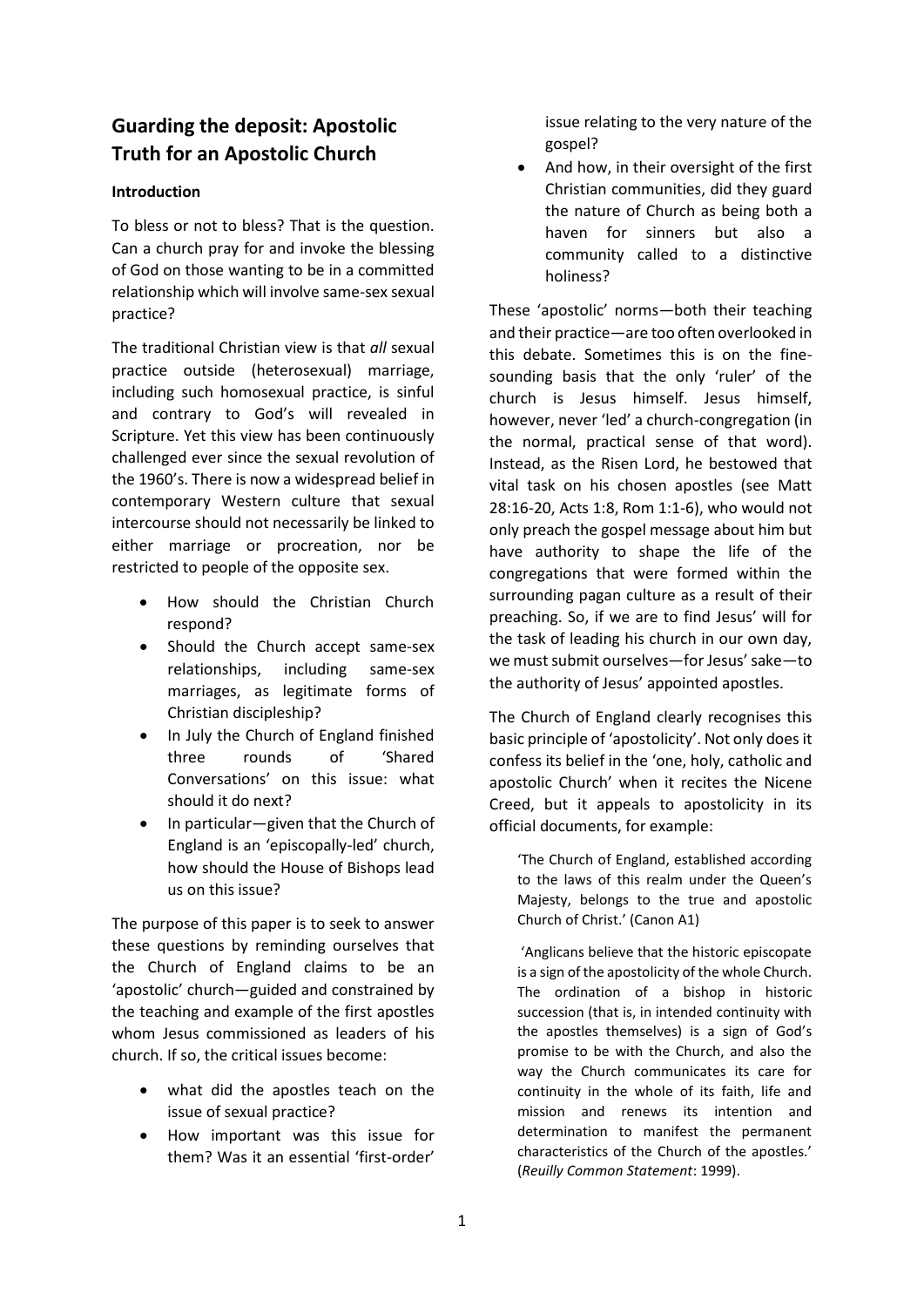Evidently, the Church of England sees it as important to define itself as 'apostolic': this is an essential hallmark of its identity—as it were, a key ingredient in its 'trust deed' or foundation-charter—from which it could only depart at its peril and in contradiction to its true self. Moreover, it evidently sees its bishops as effectively 'apostolic guardians' to ensure the Church maintains not just the apostles' doctrine, but their 'faith, life and mission'.<sup>1</sup>

This paper is an appeal to the bishops and to the wider Church of England to do just that.

#### **I. APOSTOLIC TRUTH…**

#### **The apostles and sexual ethics**

So what did the apostles teach about sexual practice? Some key texts make clear that they regarded a rigorous sexual ethic as an integral part of apostolic teaching and Christian practice:

'Finally, brethren, we beseech and exhort you in the Lord Jesus, that as you learned from us how you ought to live and to please God, just as you are doing, you do so more and more. For you know what instructions we gave you through the Lord Jesus. For this is the will of God, your sanctification: that you abstain from unchastity; that each one of you know how to take a wife for himself in holiness and honour, not in the passion of lust like heathen who do not know God; that no man transgress, and wrong his brother in this matter, because the Lord is an avenger in all these things, as we solemnly forewarned you. For God has not called us for uncleanness, but in holiness. Therefore whoever disregards this, disregards not man but God, who gives his Holy Spirit to you.' (1 Thess. 4:1-8)

'Let marriage be held in honour among all, and let the marriage bed be kept undefiled; for God will judge the immoral and adulterous.' (Heb. 13:4)

<sup>1</sup> For a Church of England discussion of apostolicity see the House of Bishops Occasional Paper *Apostolicity and Succession* (CHP 1994).

**.** 

This is in keeping with St Matthew's account of Jesus' own teaching: following Jesus means not only avoiding the act of adultery, but also constraining the desire for adultery (Matt. 5:27-30); and divorce is impermissible except where the marital bond has been broken through unfaithfulness (Matt. 5:31-32, 19:3- 9). $2$ 

The sexual ethic that is taught in these and other passages is one that is rooted in the teaching of Genesis 1 and 2 about God's creation of human beings as men and women and about marriage as the setting for sexual union between a man and a woman leading to procreation; and in the observable fact that the bodies of men and women are designed for heterosexual sexual intercourse leading to reproduction (this is a key part of St Paul's argument in Romans 1).

According to the apostles, therefore, Christian believers should practise sexual fidelity within marriage and sexual abstinence outside it, and marriage should be marked by a relationship that is patterned on the relationship between Christ and the Church. (Eph. 5:21-33, 1 Cor. 7: 1-4)

Because this is the teaching of the apostles, this sexual ethic has been followed ever since by orthodox Christians. C S Lewis thus speaks for the whole of the Christian tradition when he writes in *Mere Christianity*: 'There is no getting away from it; the Christian rule is, "Either marriage, with complete faithfulness to your partner, or else total abstinence."'<sup>3</sup>

#### **Homosexuality**

Various forms of same-sex sexual relationships both between men and men and between women and women—including long-lasting consensual relationships and even same-sex marriages—existed in the first-century Greco-Roman world and would have been known about by the early Christians. Theirs was a

<sup>2</sup> For other passages, see for example Rom. 13:11-

<sup>14, 1</sup> Cor. 5:1-13, Eph. 5:3-14, 1 Pet. 3:1-7, 4:1-6.

<sup>3</sup> C S Lewis, *Mere Christianity*, Fontana, 1955, p.86.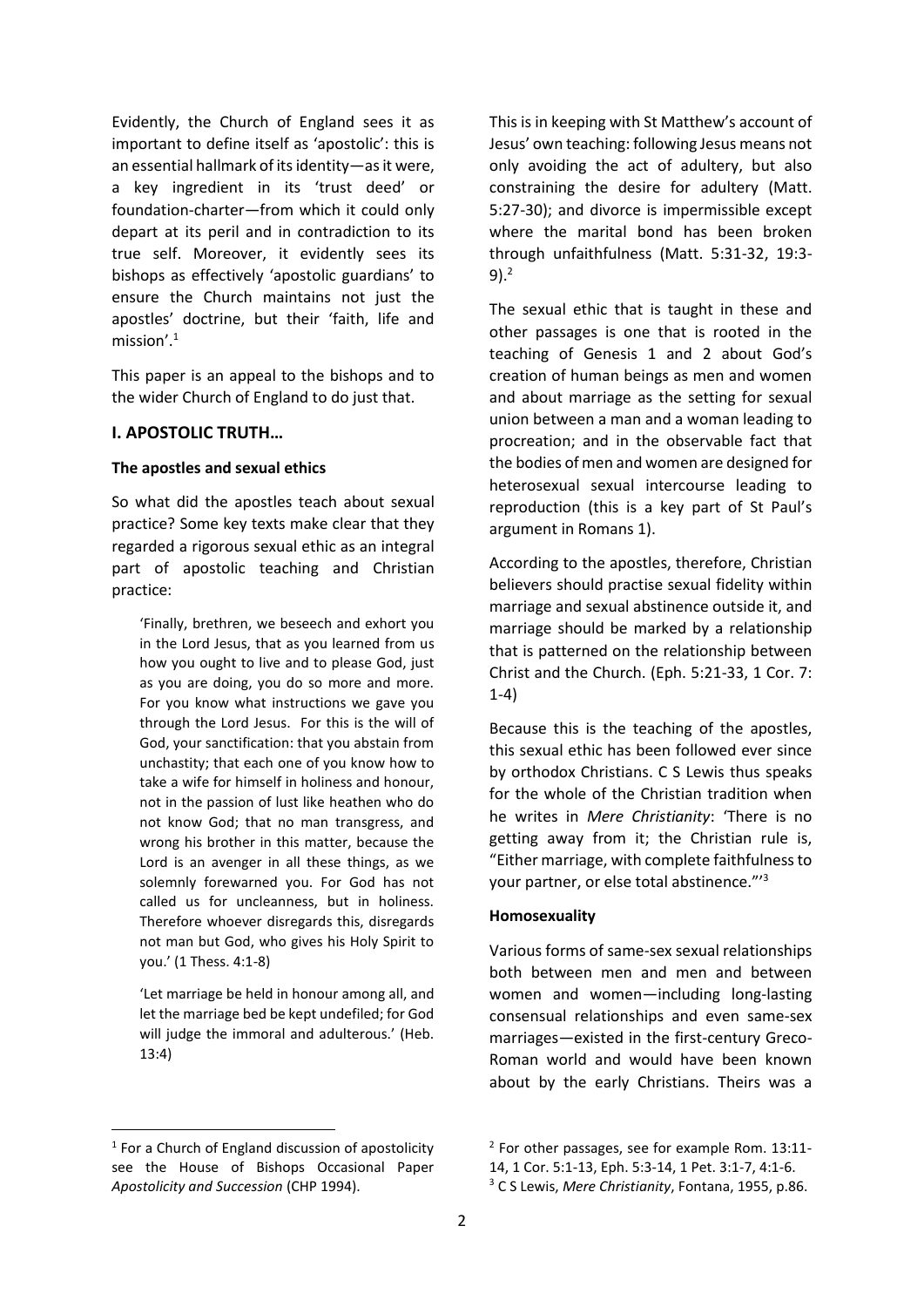world with just as much sexual variety as exists today.<sup>4</sup>

However, the apostolic teaching recorded in the New Testament makes no concession to this variety. There is instead a conscious and deliberate rejection of it.

Following the teaching of Jesus himself (Mark 7:21), it views same-sex relationships as a form of *porneia—*that is, a form of immoral sexual activity forbidden by God's law given to Israel in the book of Leviticus.

For the writers of the New Testament samesex relationships are:

- a manifestation of the disorder in human relationships caused by humanity's turning away from its creator (Rom. 1:26-27);
- a form of behaviour, contrary to God's law (1 Cor. 6:9-11);
- a form of behaviour that is contrary to the 'gospel' and 'sound doctrine' (1 Tim. 1:10);
- an example of the sort of sexual immorality that will attract the eternal judgement of God (Jude 7);
- a form of behaviour excluding one from God's kingdom, but from which Christians can be set free by the work of Jesus and the Spirit (1 Cor. 6:9-11).

Richard Hays notes in his study of The *Moral Vision of the New Testament*:

'…the New Testament offers no loopholes or exception clauses that might allow for the acceptance of homosexual practice under some circumstances. Despite the efforts of some recent interpreters to explain away the evidence, the New Testament remains unambiguous and univocal in its condemnation of homosexual conduct.'<sup>5</sup>

There is no specific discussion of same-sex marriage in the New Testament, but there can

**.** 

be no doubt that the Apostles would have seen it as doubly immoral—involving not only samesex sexual activity, but also creating a parody of the form of marriage ordained by God at creation (see Matt. 19:4-5).

This apostolic witness about homosexual conduct has, again, been universally accepted by orthodox Christians until very recent times. As Donald Fortson and Rollin Grams put it, 'the historic understanding held by Christians for two millennia' has been that 'homosexual practice is incompatible with Christian discipleship, and church discipline may be necessary if the practice is habitual.' <sup>6</sup>

#### *Adiaphora***?**

However, it is now frequently argued that these matters of sexual ethics are matters on which Christians can properly agree to disagree (what are technically known as 'matters indifferent' or '*adiaphora'*).

To be sure, the New Testament recognises that there are matters on which Christians may take different views. For example, in three passages (Rom. 14:1-15:13, 1 Cor. 8:1-13; 10:23-33) the apostle Paul considers how Christians should behave in the light of traditional Jewish food laws and festival-observances; and he argues that these are *adiaphora*. This is because the Levitical restrictions on eating particular foods have been abolished under the new covenant along with the obligation to observe Jewish religious festivals. Like circumcision, these are things which were Old Covenant boundarymarkers between Jews and Gentiles and thus they no longer need to be observed in the New Covenant community consisting of both Jews and Gentiles.

However, the apostles never treat matters of sexual ethics as *adiaphora*. On the contrary, the apostolic teaching about sexual ethics (noted above) must be observed by all Christians without distinction. Thus in the

<sup>4</sup> See Thomas K Hubbard (ed) *A Companion to Greek and Roman Sexualities*, Wiley Blackwell, 2014.

<sup>5</sup> Richard Hays, *The Moral Vision of the New Testament*, T&T Clark, 2001, p.394.

<sup>6</sup> S Donald Fortson III and Rollin G. Grams, *Unchanging Witness*, Baker Academic, 2016, p. 141.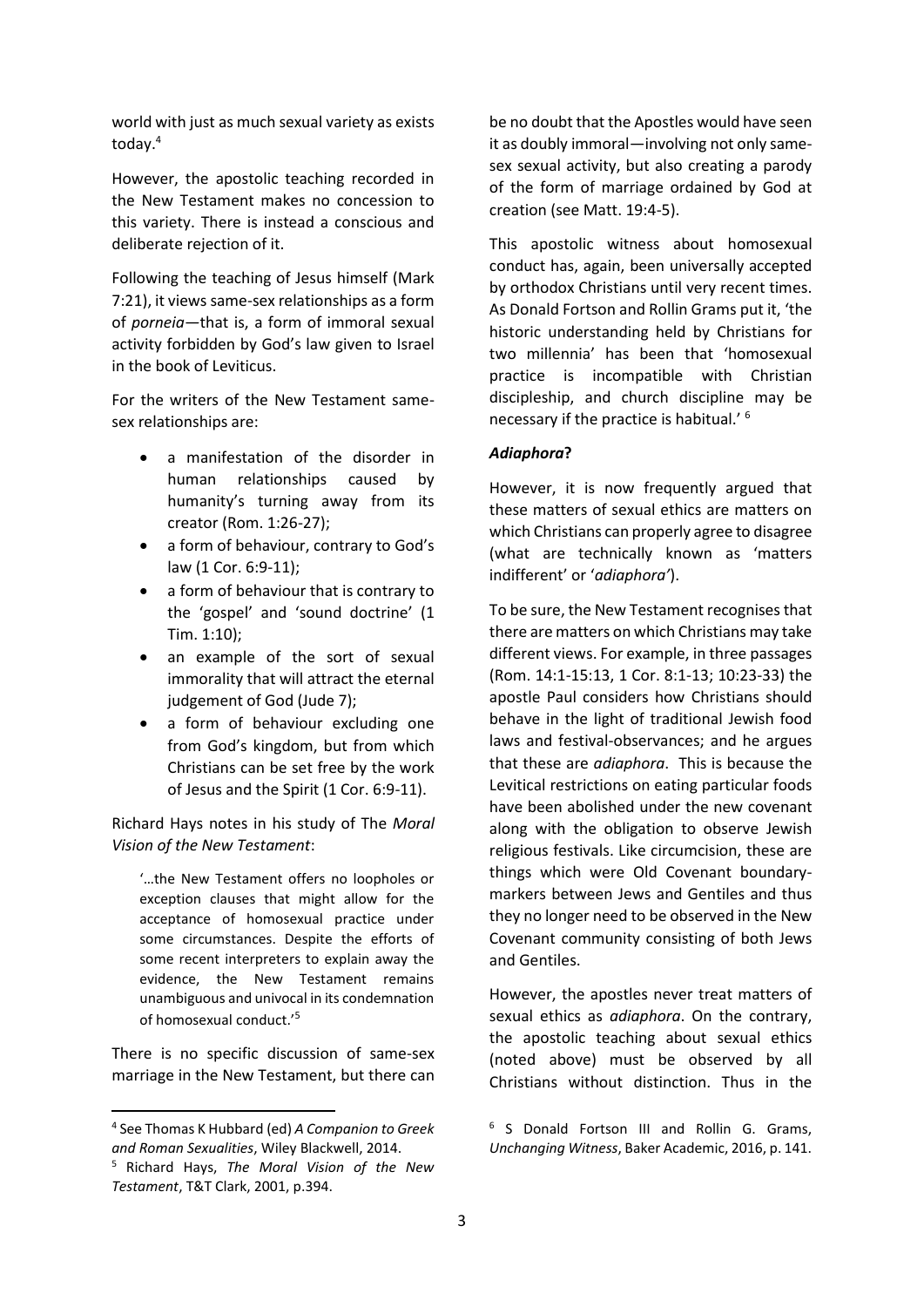'apostolic decree' of Acts 15 Gentile converts are not required to be circumcised or to observe the Jewish law in its entirety, but they are expected to avoid *porneia,* just like they are expected to avoid idolatry (Acts 15:20). For the apostles, Christian sexual ethics are based on the way that God has created his human creatures and as such they are applicable to everyone everywhere.

In sum, precisely because the *ethnic* boundary -markers (between Jews and Gentiles) were being broken down in Christ, it was all the more important that the *ethical* boundaries between Christians and pagans were kept visibly sharp and in place.

Thus throughout the apostles' writings we can sense that such matters of Christian ethics were not a second-order issue, nor something about which one could permit disagreement. Still less did they envision that believers could—to suit their own preferences!—change the definition of the sin from which they were being redeemed. On the contrary the apostles assert that through the gospel God is proactively seeking to remove sin from his world and that therefore believers are called, as an essential part of their response to the gospel, to renounce sin and evil. Holiness is not an optional extra.<sup>7</sup>

The apostles thus perennially teach both doctrine *and* ethics; they emphasize in an inextricable combination both truth *and* holiness. And their appeals to unity are then always based on these prior emphases. There is, as it were, an apostolic triangle of Truth, Holiness and Unity. This triangle is seen most clearly in 1 John, but also in Romans, 1 Corinthians and Ephesians (where appeals to Unity only come in the overall context of clear and explicit teaching on Truth and Holiness).<sup>8</sup> It is also seen in Jesus' own prayer for unity in John 17:20-23, which is preceded by an

 $\overline{\phantom{a}}$ 

emphasis on Truth and Holiness: "*Sanctify* them in the *truth*" (v. 17).

For Jesus and the apostles, then, there could be no unity in the Church if there was disagreement about matters of doctrine or ethics. They appealed for unity when there was disagreement about 'things indifferent' (*adiaphora*) but, when it came to matters of doctrine and ethics, they appealed for obedience. Are we willing—for Jesus' sake—to obey them? Will we (in the words of our Anglican liturgy for the Renewal of Baptismal Promises, based on Acts 2:42) 'commit ourselves afresh to the apostles' teaching'?

#### **Sexual sin and separation**

The apostolic witness in the New Testament further tells us that:

- un-repented sexual sin will separate people from the life of God's kingdom in the world to come (Matt. 5:27-30, 1 Cor. 6:9-11, Gal. 5:18-21, Rev. 21:8).
- Moreover, the Church should make a separation in this world between the people of God and those who practise sexual immorality (1 Cor 5: 1-13).

As Tom Wright notes, Paul teaches that the Church Christian community has the 'Godgiven right and duty to discriminate between those who are living in the Messiah's way and those who are not'.<sup>9</sup>

This discrimination needs to involve ceasing to associate with those living a life of sexual immorality—both so as to protect the Church from their influence and to make clear to them the seriousness of their behaviour in the hope that they will repent.

The apostles also warn against the destructive effect of 'false teachers' who teach people to engage in sexual immorality (see Eph. 5:6-8, 2

<sup>&</sup>lt;sup>7</sup> See for example Rom. 6:1-23, 1 Pet. 1:13-19, 1 John 3:1-10. For more on adiaphora see Tom Wright 'Pastoral Theology for Perplexing Topics: Paul and Adiaphora' in Andrew Atherstone and Andrew

Goddard (eds), *Good Disagreement?,* Lion, 2015, pp. 63-82.

<sup>8</sup> Rom.13-14; 1 Cor. 12; Eph 4.

<sup>9</sup> Tom Wright commenting on 1 Cor 5:6-13 in *Paul for Everyone – 1 Corinthians*, SPCK, 2003, p.62.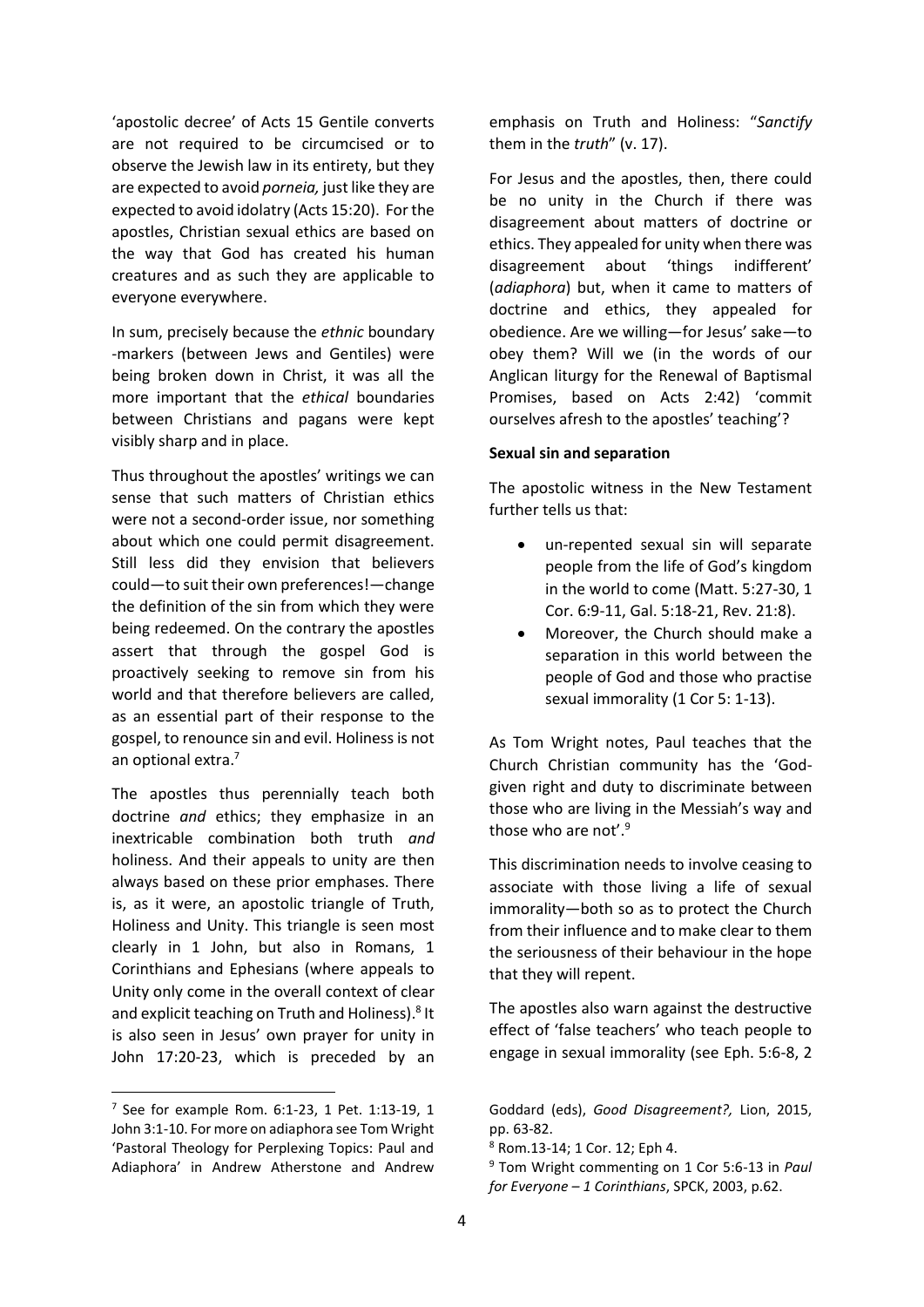Peter, Jude and Rev. 2:19-23). Christians are repeatedly warned against such teaching and the toleration of it within the Church.

#### **Guarding the apostolic legacy**

Finally, we can note the apostles' concern that this teaching be passed on securely to future generations. In 2 Timothy, Paul urges Timothy himself to 'guard the good deposit that was entrusted' to him' (a deposit of 'sound teaching' that included both 'faith and love', both doctrine and ethics), and then to 'entrust' this to others—to 'reliable people who will also be qualified to teach others' (1:13-14; 2:2; cf. 1 Tim. 4:16).

But how, in practice, was this apostolic legacy or solemn trust to be successfully transmitted in successive generations once Jesus' appointed apostles had died? And how, as the Church rapidly expanded into the Roman Empire and beyond—as indeed the gospel message spread 'throughout the whole world' (the original meaning of the word '*catholic*') how were the various congregations going to be kept 'on the same page'—united in this apostolic legacy of true doctrine and godly living? How (to use the words of the Nicene Creed written 300 years later) was the Church to be preserved as 'One, Holy, Catholic and Apostolic'?

In the days before email these were significant challenges! How would *you* have kept the Church 'on track'? The answer, almost inevitably, was 'bishops'—that is individuals who were appointed to represent the church in a local area and to be the 'point-person' for communication with other churches around the world. This provided a 'horizontal' or 'contemporary' form of accountability between the churches, keeping them walking in parallel. Meanwhile the 'vertical' or 'intergenerational' accountability—keeping the Church true to its apostolic vocation from the past—was provided through the local leaders doing what Paul had instructed—namely seeking to 'entrust' the deposit to those whom they recognized as 'reliable teachers' of the apostolic legacy. They did this by ordaining

presbyters and designating one of these as the leading presbyter (or 'bishop').

Bishops (as the lead presbyter with wider responsibilities) thus came to be seen as those who in a particular way had the function and responsibility within the Church's management-system of keeping the institution 'on message'. Or, to develop Paul's imagery of 'entrustment', they became 'trustees', appointed with a fiduciary responsibility to guard the 'solemn trust' of the gospel for the future. They became 'apostolic guardians'.

In sum, the apostles' teaching focused both on doctrine and ethics; within this they had a strong sexual ethic which they saw as an essential part of their message, and thus gave severe warnings about compromise in this area; and that apostolic teaching was then entrusted to certain people—to the church's presbyters and in particular to bishops—who had a solemn responsibility and role within the institution of the Church to pass on this 'trust' to future generations. Through successive generations in the era of the early church bishops had a key function in defending the Apostolic Faith—a role which has been passed on ever since and which they are expected to fulfil today.

It's time now to apply these principles to our own day.

#### **II. …FOR AN APOSTOLIC CHURCH**

#### **The Teaching of the Church of England**

As we now consider what the Church of England should do in the light of the recent 'Shared Conversations' we should note first that the existing teaching of the Church of England (found in four key places) on marriage and sexual ethics is indeed in continuity with the apostolic witness:

1. Canon B.30, 'Of Holy Matrimony': 'The Church of England affirms, according to our Lord's teaching, that marriage is in its nature a union permanent and lifelong, for better for worse, till death them do part, of one man with one woman, to the exclusion of all others on either side, for the procreation and nurture of children, for the hallowing and right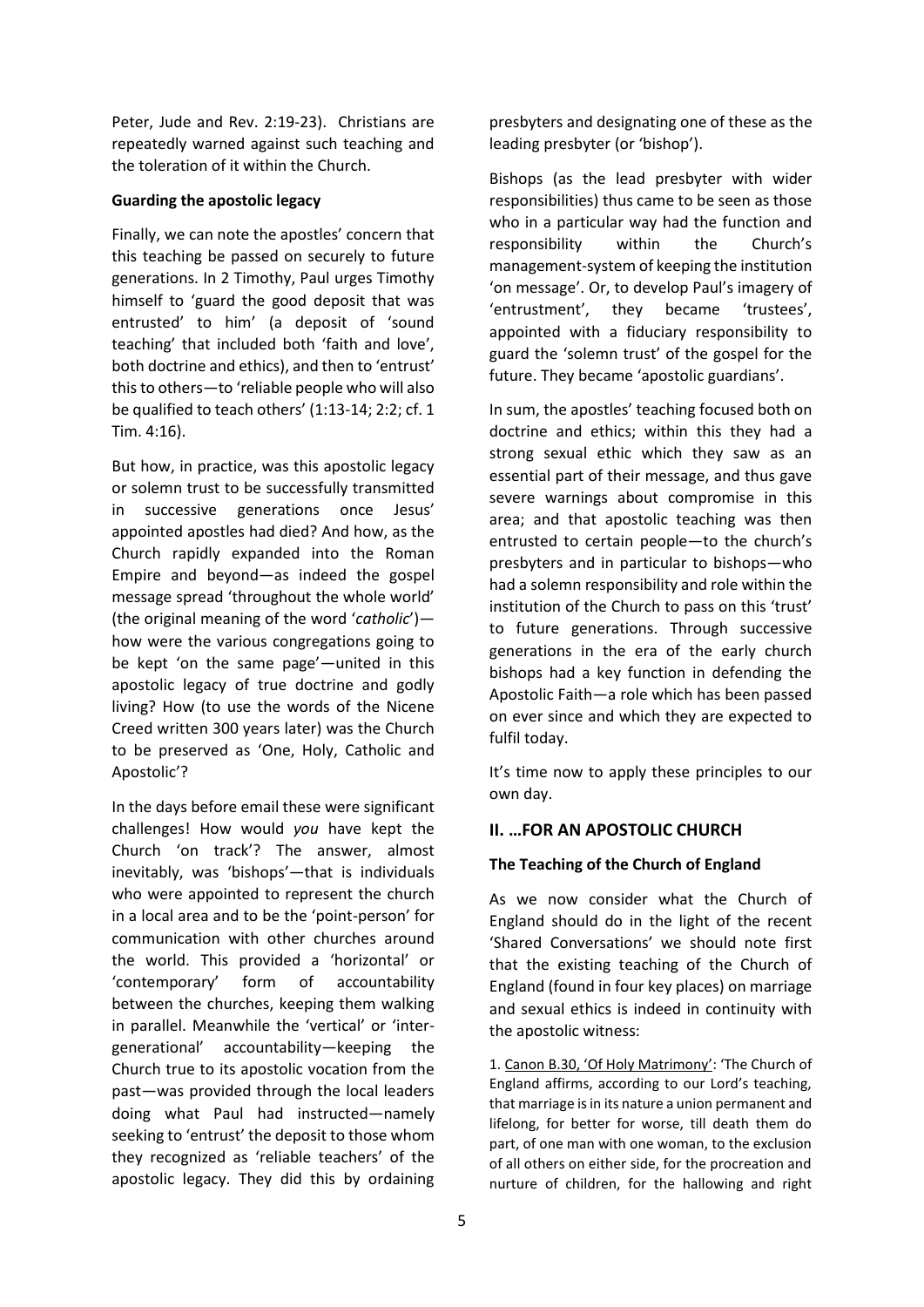direction of the natural instincts and affections, and for the mutual society, help and comfort which the one ought to have of the other, both in prosperity and adversity.'

2.General Synod motion November 1987: 'This Synod affirms that the biblical and traditional teaching on chastity and fidelity in personal relationships is a response to, and expression of, God's love for each one of us, and in particular affirms:

- (1) that sexual intercourse is an act of total commitment which belongs properly within a permanent married relationship;
- (2) that fornication and adultery are sins against this ideal, and are to be met by a call to repentance and the exercise of compassion;
- (3) that homosexual genital acts also fall short of this ideal, and are likewise to be met with a call to repentance and the exercise of compassion;
- (4) that all Christians are called to be exemplary in all areas of morality, and that holiness of life is particularly required of Christian leaders.'

3. *Issues in Human Sexuality* (1991): This argues that what it calls a 'homophile' orientation and attraction should not be viewed as '…a parallel and alternative form of human sexuality as complete within the terms of the created order as the heterosexual. The convergence of Scripture, Tradition and reasoned reflection on experience, even including the newly sympathetic and perceptive thinking of our own day, make it impossible for the Church to come with integrity to any other conclusion. Heterosexuality and homosexuality are not equally congruous with the observed order of creation or with the insights of revelation as the Church engages with these in the light of her pastoral ministry.' *Issues* also argues that 'in our considered judgement the clergy cannot claim the liberty to enter into sexually active homophile relationships.' <sup>10</sup>

4. Lambeth Conference (1998) Resolution 1:10: 'In view of the teaching of Scripture, [this Conference] upholds faithfulness in marriage between a man and a woman in lifelong union, and believes that

**.** 

abstinence is right for those who are not called to marriage.' It also rejects homosexual practice 'as incompatible with Scripture' and declares that the Conference 'cannot advise the legitimising or blessing of same-sex unions nor ordaining those involved in same gender unions.'

The teaching of the Church of England, as seen in these official statements, means in terms of practice that the Church of England does not officially permit marriages between two people of the same sex, nor the blessing of same-sex unions nor the ordination of those in sexually active same-sex relationships.

The question now is: Is this theological 'baseline' correct? Or should this teaching, which has evidently guarded the apostles' own teaching, now be changed? What room for manoeuvre is there for a supposedly 'apostolic church'? Can this teaching be adapted in ways which are still obedient to the apostles, or will any such change be effectively an act of (what might be termed) 'apostolic disobedience'?

#### **What might happen next?**

Although the precise details are as yet unclear, the House of Bishops may well bring proposals for handling the issue of human sexuality to General Synod in February 2017; and there may be a wide range of detailed proposals proposed either by the bishops or by other individuals or groups.

However, recent discussions about sexuality indicate that there will be, essentially, only three basic Options.

*Option I: maintenance of the official status quo.* 

• to maintain the Church of England's current teaching and practice.

Option II: *a permissive marking of same-sex relationships.*

• to adopt recommendation 17 of the 2013 *Report of the House of Bishops Working Group on Human Sexuality*  (the 'Pilling' report), that: 'a priest with

<sup>10</sup> *Issues in Human Sexuality,* CHP, 1991, pp.40 -45.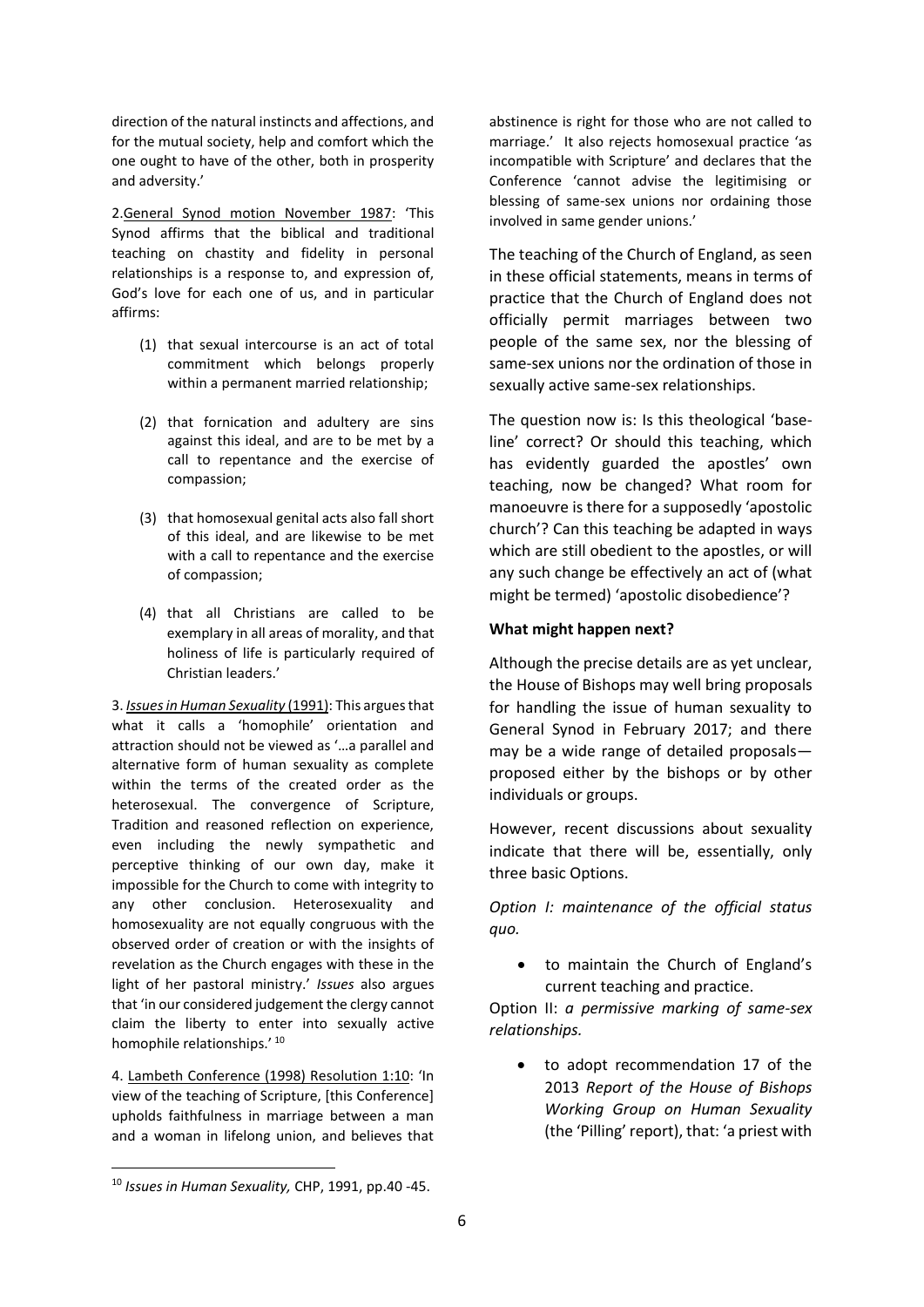the agreement of the relevant PCC, should be free to mark the formation of permanent same sex relationship in a public service but should be under no obligation to do so.'

#### *Option III: a full acceptance of same-sex relationships.*

• to declare that permanent, faithful same-sex relationships are a legitimate form of Christian discipleship; and that therefore the Church should allow same-sex marriages to be conducted in its churches; and that being in a sexually active same-sex relationship should no longer be a bar to the exercise of ordained ministry.

#### **Evaluating these options theologically**

In the light of the apostolic teaching on human sexuality (above), it is crystal clear that only the first of these options would be compatible with and in continuity with the apostolic teaching and practice which the Church of England has always sought to maintain.

Meanwhile, at the other extreme, 'Option III' would involve the refusal to accept the apostolic boundaries for human sexual conduct (as outlined above) by rejecting the biblical teaching that marriage is between a man and a woman (Gen. 2:24, Matt. 19: 5). It would mean a return to the pagan patterns of sexual conduct from which Christ came to redeem us. However, same-sex 'marriage' has now been enshrined in British law and relentless pressure is being exerted from the media and from contemporary society on the Church of England—not least as the 'established' church with its historic relationship with our nation—to accept this redefinition of 'marriage'. This means that this whole debate is not being conducted in the calm and secluded cloisters of the Church but rather in the midst of a very heated political climate.

Which way should the Church go: back to its tradition or into this 'brave new world'? In this stressful situation—caught between two opposite 'poles'—many, not unnaturally, will instinctively hope that a *via media* can be found. Could 'Option II' provide the necessary compromise? Could this enable the Church to be both 'traditional' and yet 'contemporary' reaching out a hand, as it were, both backwards to our apostolic legacy and forwards to our surrounding culture? Would not some such act of 'accommodation' to our culture be a sign of 'pastoral generosity', enabling us to show our connection to the desires and aspirations of our nation?

Yes it would, but that is not the right question to be asking. The question is: if we pursued 'Option II', would our Church still be 'apostolic'? And the answer, as we shall now see, is 'No': 'Option II', though indeed less radical than 'Option III', would nevertheless transgress the boundaries laid down by the apostles.

#### *Misusing God's name*

*First*, this is because—regardless of whether it is described as such or not—it would involve an act of *blessing* performed in God's name. In the words of Edith Humphrey, such an act '…would be to name God as the one who blesses an act for which in fact repentance is required. So we would replace God with an idol, and so we would rend the Church.<sup>' 11</sup>

To put it another way, to bless same-sex unions would be a breach of the third commandment (Exod. 20:7) by 'taking the name of God in vain.' It would be to invoke God's name in support of something that God has shown to be contrary to his will.

#### *Lex Orandi, lex credendi*

*Secondly*, it has been suggested, however, that 'Option II' could be seen as a form of 'pastoral accommodation' that would meet the pastoral needs of gay and lesbian Christians but would

1

<sup>&</sup>lt;sup>11</sup> Edith Humphrey 'The New Testament Speaks on Same Sex Eroticism,' NEAC 4, 2003.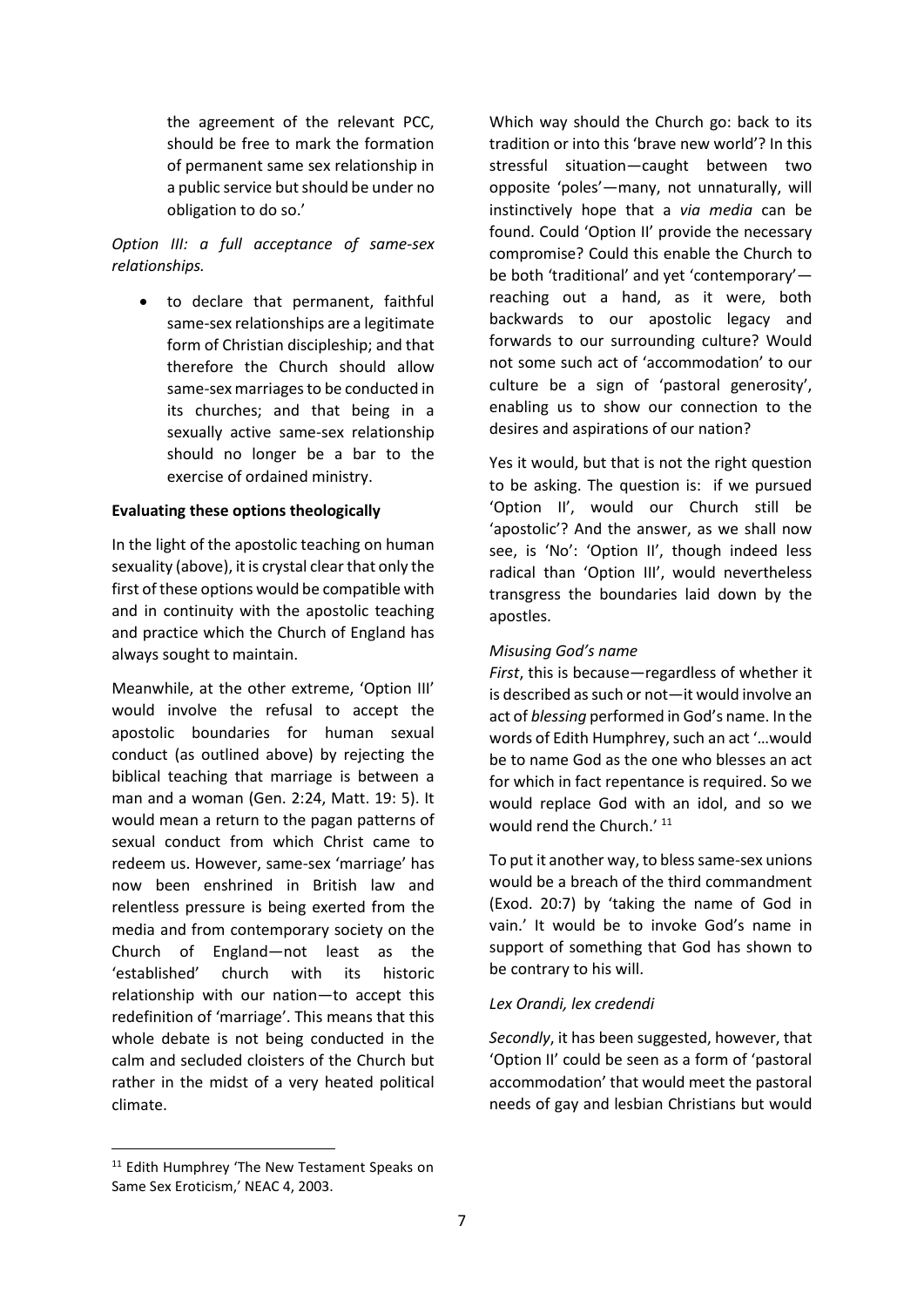not change the Church's doctrine. In particular, if there was no official liturgy authorised by the Church of England for use in such services, then surely this would mean there would have been no change in its official doctrine? (This is the position taken in paragraphs 383-387 of the Pilling report).

However, the ancient principle *lex orandi, lex credendi* reminds us that the Church shows what it believes by what it prays—however informally—and that liturgy used in public and/or private services by those acting as authorised ministers of the Church is indeed doctrinally significant. That is why the Canons insist that all forms of service used by Church of England ministers should be 'neither contrary to, nor indicative of any departure from, the doctrine of the Church of England in any essential matter'; $12$  it is also why the process of liturgical revision in the Church of England has involved the Church of England taking meticulous care over the details of what forms of service it is prepared to authorise.

Thus, to allow the blessing of same-sex relationships would be a *de facto* change of Church of England doctrine—precisely in the direction Edith Humphrey describes.

#### *Misleading analogies*

*Thirdly,* some have offered some analogies which they argue serve as a precedent for this kind of accommodation, for example: the proposal for prayers following abortion; provision made for polygamist converts and for re-marriage in church after divorce. Yet these analogies do not work. Unlike 'Option II', in those other instances there is no (explicit or implicit) affirmation of behaviour which the Church believes to be against apostolic teaching. There is no liturgical celebration of abortion, polygamy or divorce. Instead there is a way of helping people to move forward and *to live in accordance with God's will in the future*. This is precisely not the case with the Pilling proposal, which, by obvious contrast, would be an act of public prayer designed to encourage people to go on living in a way that throughout Scripture is revealed consistently to be *against* God's will.

#### *Neither '*adiaphora' *nor 'good disagreement'*

*Fourthly*, this proposal cannot be supported by invoking the principle (noted above) about *adiaphora* matters. As we have seen, the apostolic witness is that sexual ethics are not *adiaphora.* In spite of what is often now suggested, such a proposal would not be an example of 'good disagreement'. That which goes against the apostolic witness can never be rightly described as 'good.'

#### *A recipe for continuing conflict*

*Fifthly,* 'Option II' would also be a recipe for continuing conflict about sexuality in the Church of England. Those committed to the apostolic teaching about sexuality would regard it as a rejection of that teaching and refuse to accept it on those grounds. On the other hand, those campaigning for the full acceptance of same-sex relationships would regard it as an unsatisfactory 'half-way house', which still discriminated against gay and lesbian people, and thus would continue to press for 'Option III'. Such internecine warfare would continue to sap the energy of the Church for years—even decades—to come; and, as Jesus so aptly observed, 'a house divided against itself cannot stand' (Mark 3:25).

#### *Further conflict in the Anglican Communion*

*Sixthly* and finally, 'Option II' would also lead to further conflict in the Anglican Communion. The majority of the Communion would see any such move as a clear sign that the mother church of the Communion was abandoning the agreed teaching of the Communion as set out in Lambeth 1.10 because it would involve the 'legitimising or blessing of same-sex unions.' In other words, this 'Pilling' proposal ('Option II'), however innocuous it might seem at first sight, has the real and imminent capacity to divide the Anglican Communion into two. And that

**.** 

<sup>12</sup> See Canons B.2.1. 2 (c), B4 (3).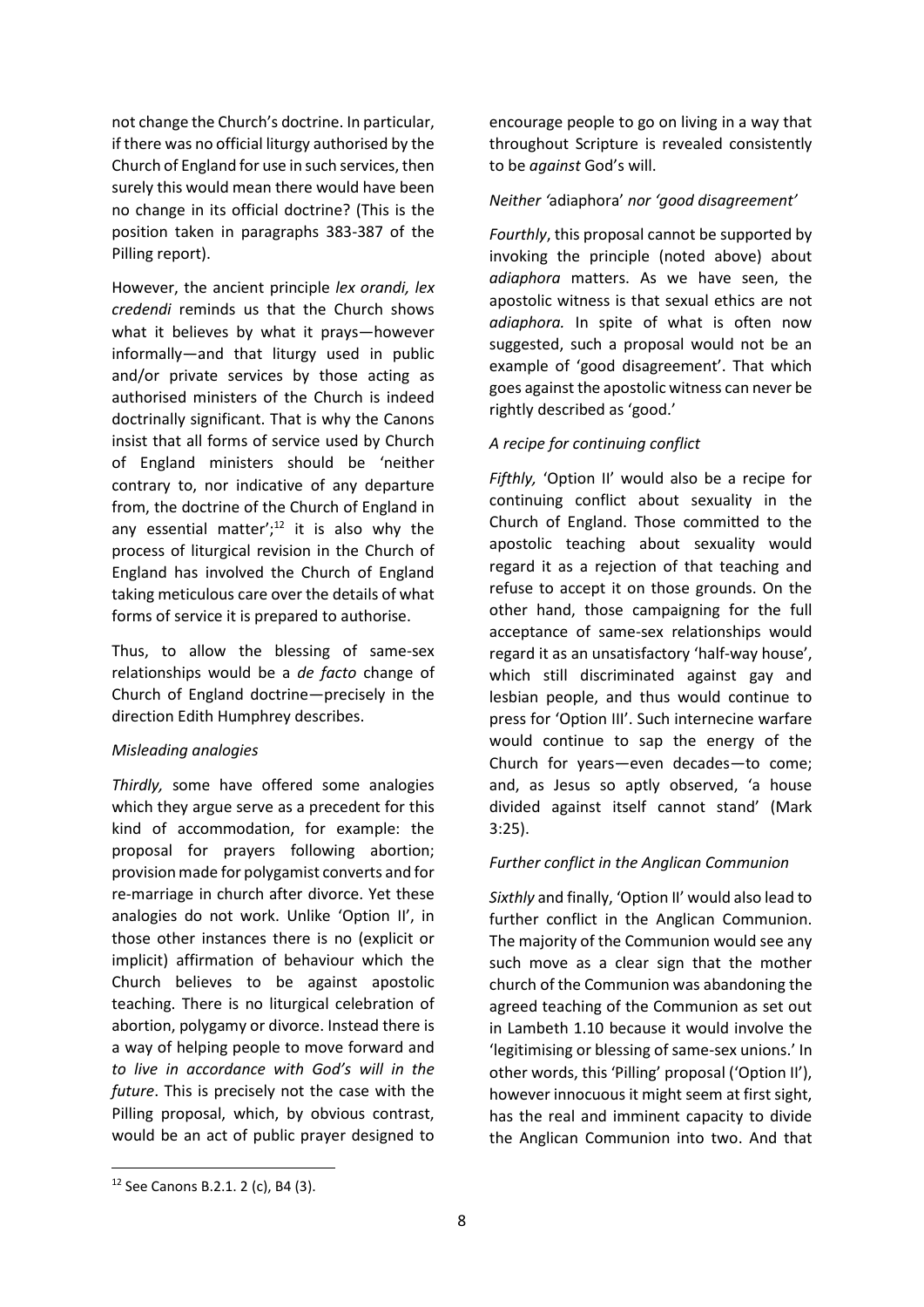division would—tragically, painfully, but inevitably—also rip the mother-church right down the middle.

#### **The best way forward: reasserting and reinforcing 'Option I'**

For all the reasons just given, the best way forward would be for the Church of England to agree to retain apostolic continuity by maintaining its current position ('Option I').

However, this way forward would need to be accompanied by a renewed commitment among clergy and laity alike to live according to the apostolic teaching, a renewed apologetic strategy to explain why the traditional pattern of Christian sexual ethics best makes for human flourishing, and further thinking about how best to help and care for those with samesex attraction, building on the work already being done by bodies such as *Living Out* and *True Freedom Trust*.

In order to avoid justifiable charges of inconsistency and hypocrisy the Church would also need to enforce with consistency the forms of Christian discipline set out in its present teaching. In particular, ordained ministers would be required to live lives of sexual fidelity within marriage (or sexual abstinence outside it) as models for the faithful as whole; and not to engage in any form of unauthorised liturgical activity that appeared to confirm legitimacy upon same-sex sexual unions. The Church would also need to take effective sanctions upon them when they did not do this.

As Bonhoeffer writes, the purpose of such discipline, which is the use of the power of the keys given by Christ to his Church (Matt. 16:19; 18:18; John 20:23) and which is laid out in principle in Article XXVI of the *Thirty Nine Articles*, is:

'… not to establish a community of the perfect, but a community of men who really live under the forgiving mercy of God. Discipline in a

1

congregation is a servant of the precious grace of God. If a member of the Church falls into sin, he must be admonished and punished, lest he forfeit his own salvation and the gospel be discredited.'<sup>13</sup>

Such a strong upholding of 'Option I' would, we suggest, be the only way to keep the Church of England as a whole in obedience to the apostles' teaching.

Yet, what now are the chances of this being achieved? In recent years there have been numerous instances where such discipline has not been exercised. Just as children 'test the boundaries' set by their parents or guardians, so these apostolic boundaries have been tested and have been discovered on many occasions to be unguarded: godly discipline has not been exercised. So to re-impose these boundaries could prove very difficult (though not impossible).

Instead there is a widespread sense that, to continue the analogy, many of the guardians have abandoned their confidence in the boundaries and are willing, through taking no action and being indecisive, to let the familysystem drift—allowing it to mutate into something with a different character. It can appear that the guardians are no longer guarding and that 'Option 1' has been gradually abandoned—not through a clear decision to embark in a new direction, but simply through 'drifting'.

Given that these years of drifting are inevitably also years of strife and contention whilst the 'children' wait anxiously for a clear adjudication from their 'guardians', it would be far better for the sake of the whole family if a clear decision was made.

So the time has surely arrived when the matter is 'coming to a head'. And the critical question—at least from the perspective of this paper—is this: *does the Church of England* 

<sup>13</sup> D Bonhoeffer, The Cost of Discipleship, SCM, 1959, p.360.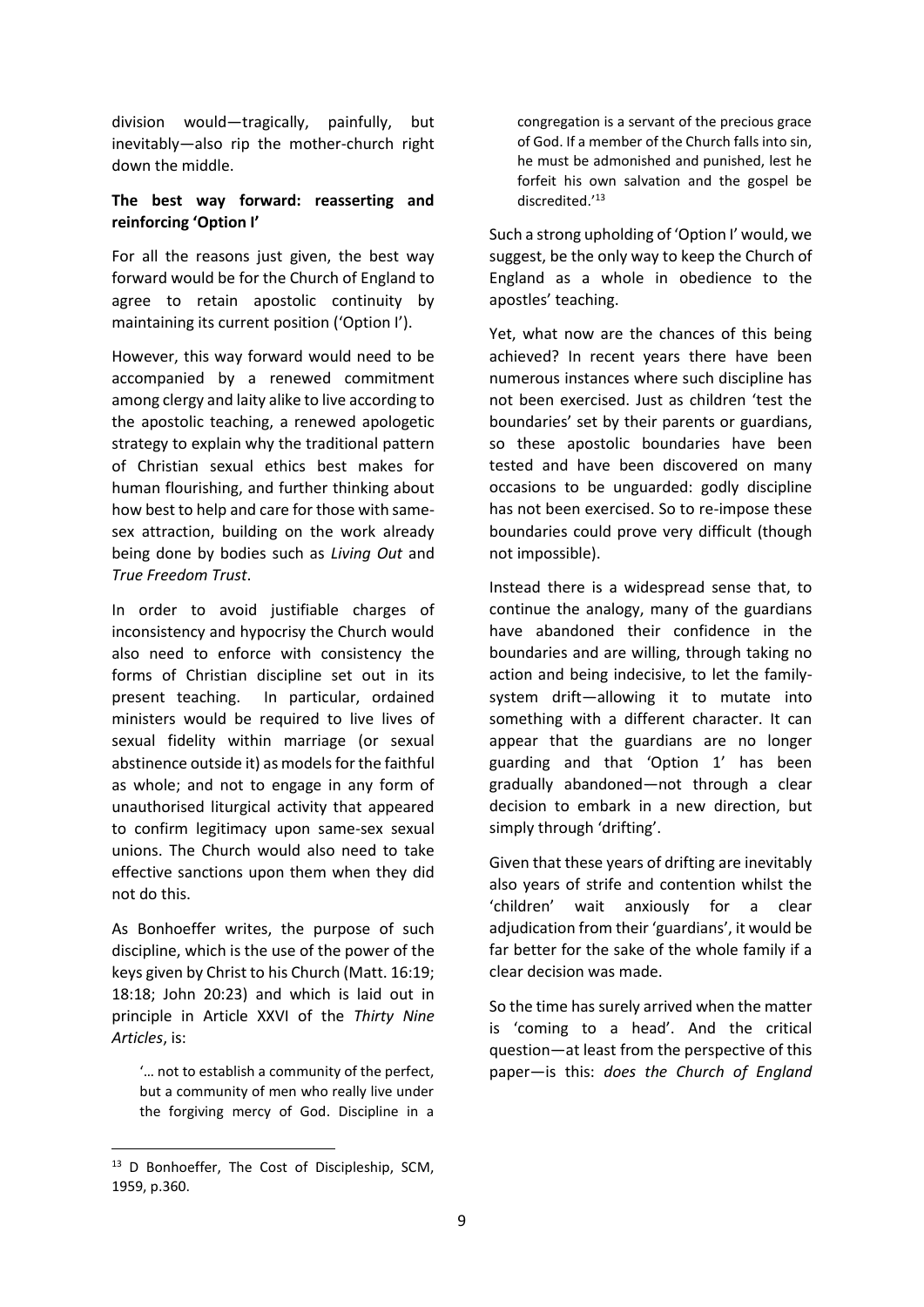*want to remain bound to the apostles' teaching or not*?

- If the bishops as 'apostolic guardians' answer YES, they will need to pursue 'Option I' with diligence (both by developing effective forms of pastoral support for those with same-sex attraction and by re-imposing discipline).
- If that is not their will, they need instead to answer NO and openly to embrace 'Option II' or eventually 'Option III.'

However, if they do so—and this is the crucial point—they would need to recognise the inevitable ecclesiological implications of their actions. Many Anglicans (not only in the Church of England but also within the wider Communion) would rightly detect that the bishops of the 'mother-church' had consciously transgressed an apostolic boundary: politically they would have 'crossed the Rubicon' but, even more importantly, in theological terms they would have ceased to be clearly 'apostolic' *and thus ceased to be truly 'Anglican'*—because the Church of England (in contradiction to Canon A1 above and its other claims to be 'apostolic') would no longer in its public teaching and policy be submitting to the clear teaching of the apostles.

In effect they would be launching a new church—a non-apostolic version of Anglicanism—re-founded now on non-biblical principles. They would be 'walking apart' from the Anglican way, they would be 'going out from among us' (1 John 2:19), such that those who wished to be part of a genuinely 'apostolic community', could not in good conscience follow their episcopal lead.

Crossing this apostolic boundary-line would thus, we suggest, have inevitable ecclesiological implications. For there would be many loyal Anglicans who would wish to see a visible 'differentiation' between a community committed to the apostles' teaching and one that is not thus committed.

#### **The Necessary Alternative: visible differentiation**

In other words, if the bishops seek to go for either 'Option II' or 'Option III,' the existing Church of England might need to be divided in two. No one desires this. Those on both sides of this debate dislike this option in equal measure; neither wants to be guilty of causing 'schism'. Yet, precisely because it is what no one wants, it may be helpful now to highlight some of the main reasons why such a 'dividing' of the Church would become a necessity theologically, practically and logically.

**A**. First, such differentiation would prevent further conflict over sexuality within the Church by allowing both those who maintain and those who reject the apostolic witness to act in a way that fully reflected their beliefs. Both could thus act with appropriate 'integrity'. Moreover neither group would need any longer to use up all its energy trying to seize or maintain control of the Church of England to try to protect their own position. They would no longer be locked in a wrestlingmatch competition, trying to knock the other 'out of the ring'. They would instead be in separate rings—indeed no longer 'fighting' at all.

A good biblical example of a decision to allow such a differentiation can be found in 1 Kings 12:20-24: King Rehoboam was ordered by God to allow the division into two of the kingdom of Israel by permitting the departure of the northern tribes that were in rebellion against his rule under the leadership of Jeroboam:

'When all Israel heard that Jeroboam had returned, they sent and called him to the assembly and made him king over all Israel. There was no one who followed the house of David, except the tribe of Judah alone. When Rehoboam came to Jerusalem, he assembled all the house of Judah and the tribe of Benjamin, one hundred eighty thousand chosen troops to fight against the house of Israel, to restore the kingdom to Rehoboam son of Solomon. But the word of God came to Shemaiah the man of God: Say to King Rehoboam of Judah, son of Solomon, and to all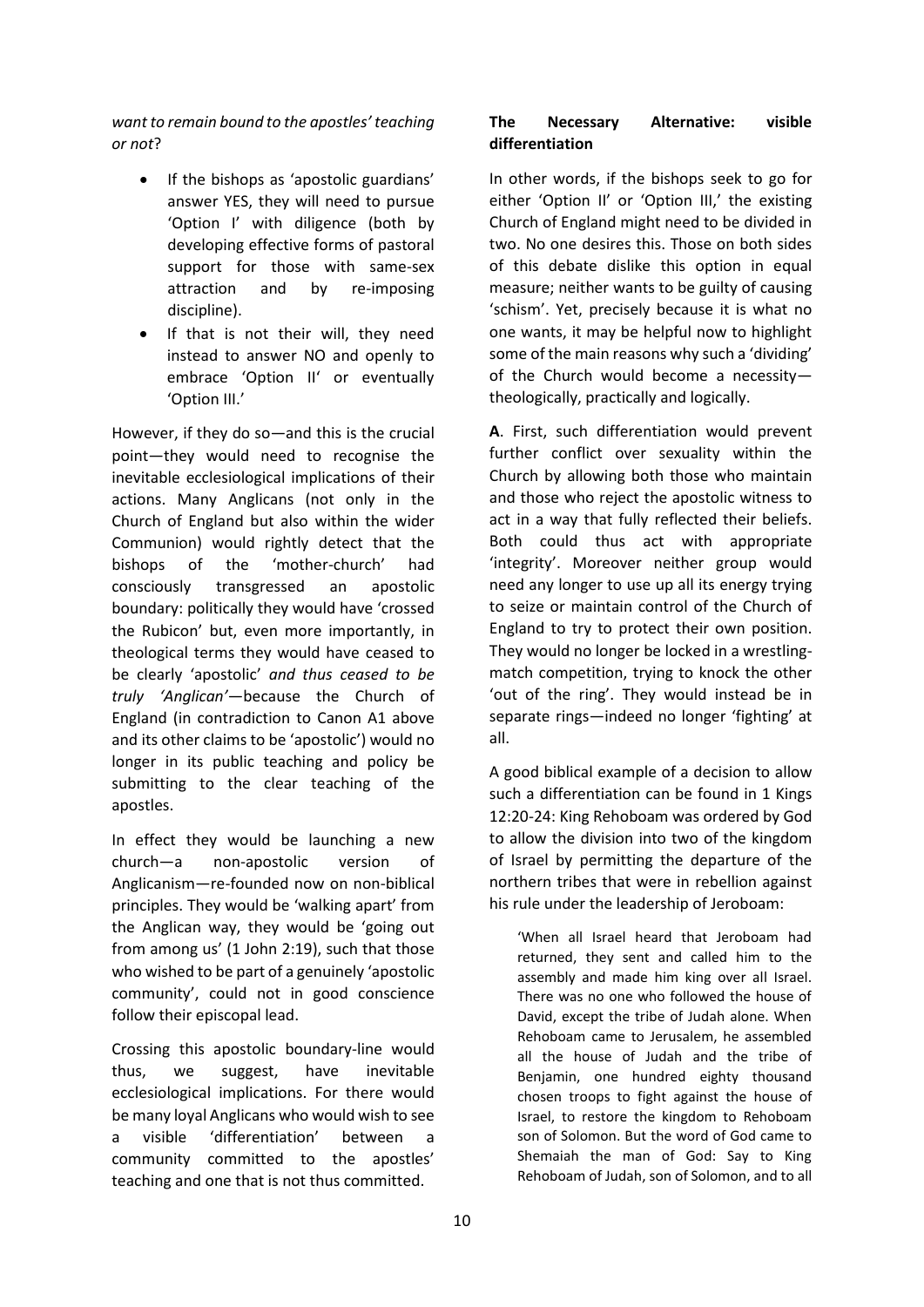the house of Judah and Benjamin, and to the rest of the people, 'Thus says the Lord, You shall not go up or fight against your kindred the people of Israel. Let everyone go home, for this thing is from me.' So they heeded the word of the Lord and went home again, according to the word of the Lord**.'**

The division of the kingdom involved the northern tribes sinning greatly by rejecting the God-given authority of the Davidic dynasty and God's appointment of the Jerusalem Temple as the proper place for sacrifices to be offered by his people. However, allowing such sin is seen as preferable to the continuation of internecine conflict among God's people.

**B.** A second reason why a differentiation may be required is the summons to the Christian community by the apostles in the New Testament to be visibly separate and thus 'differentiated' from all sexual compromise, disassociating itself from all sexual immorality and from false teaching.

There must be a visible separation from officially sanctioned sexual immorality and false teaching; if not, inevitably there will be a blurring of the distinction between right and wrong. The impression will unavoidably be given—both to those within the Church of England and to those outside it—that *forms of teaching and practice that transgress the apostolic boundary are an acceptable part of the diversity of the Church of England.* 

There needs to be a way of making clear that this is not the case and that a choice has to be made between two forms of Christianity—one that remains apostolic and one which has ceased to be apostolic on a matter of vital importance and which indeed runs the risk of leading people towards eternal separation from God.

**C**. Differentiation is also needed for the sake of the future: to ensure that that there is a body of Anglicans who will hand on to future generations the godly inheritance and 'tradition' of apostolic teaching and practice with regard to human sexuality. Only so will there remain in this country a clear witness to this teaching and practice—whatever happens in other parts of the Church or in wider society.

**D.** Differentiation is also needed for a strictly logical reason. If this disagreement were simply a matter of 'emphasis' on a legitimate spectrum, one could hope to achieve a 'centralist' compromise solution which would keep all but the 'extremists' on both sides happy and content. But we have seen above that this is a disagreement at the most fundamental level: either same-sex activity is right in God's eyes or it is wrong. There is no 'grey area' in-between. No 'Anglican fudge' is possible. These views are 180 degrees opposed to each other; they are at essential 'loggerheads' with each other.

No single institution can logically hold these two together in some kind of 'creative tension' because instead the full forces of each viewpoint, operating with their own integrity, will rip that institution into two. To change the metaphor, no single 'body' of Siamese twins could survive if there were such internal forces ripping it apart. Far better then, for the surgeon to make the proactive decision to allow the 'parting of the ways' than passively to wait for the body's internal forces to explode and rip the body in two.

**E.** Finally, differentiation is needed in order to maintain unity with the majority of Anglicans around the world, who continue to adhere to this apostolic teaching and practice and who would want to be able to relate to a body of Anglicans in England who similarly continued to do the same.

This last point is critical. In reality, ever since the Episcopal Church in the USA began to act in ways which contradicted the clear resolution of the Lambeth Conference in 1998, the Communion has been dividing on this issue. *This process of 'differentiation' has already been at work.* The disintegrating and essentially 'schismatic' implications of breaking apostolic boundaries have already become reasonably clear on the world stage.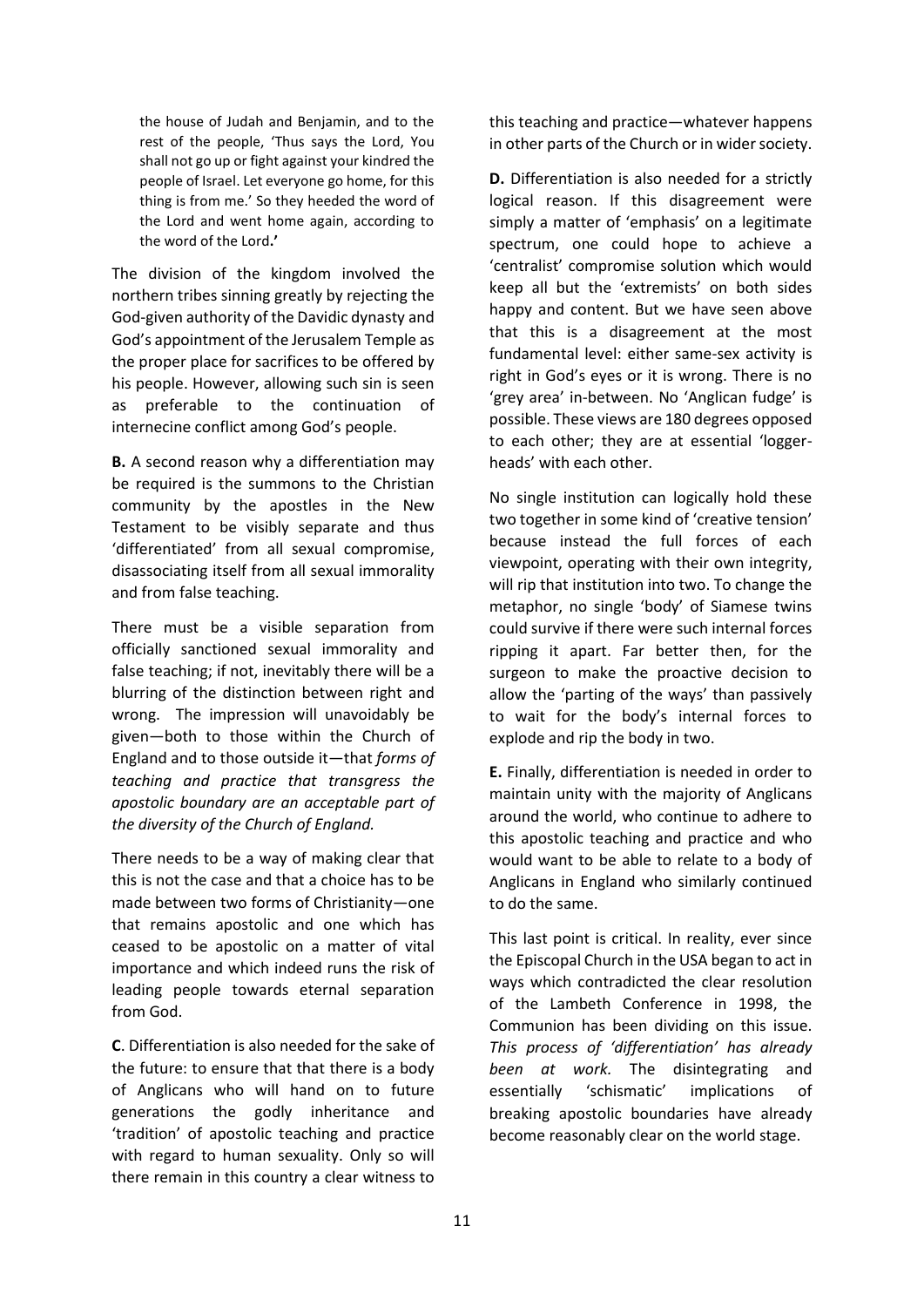This is because many Anglicans in (what is commonly referred to as) the 'Global South' accept the apostles' teaching on this matter and desire—not unreasonably!—to be in an Anglican Communion which is also a selfconsciously 'apostolic community'. Effectively they would agree with the argument of this paper, wanting Anglicanism to be an 'apostolic church' constrained and guided by 'apostolic truth'.

So there are already two different versions of Anglicanism—one that is seeking to be 'apostolic', one that is evidently not. Both versions are keenly watching the Church of England to see which way the 'mother-church' goes on this issue. Moreover, both would wish to maintain their links with those in England who share their particular vision of Anglicanism.

In this situation the Church of England, as the Communion's 'mother-church', might wish to preserve its neutrality (a church-equivalent of Switzerland?), reaching out her hand of fellowship to both her children—that is, both the apostolic and non-apostolic versions of Anglicanism. But such neutrality on a matter deemed to be a first-order issue by both children—and which takes its adherents in two mutually different directions—is impossible. Perhaps inevitably, then, there comes a time when an institution can no longer have 'a foot in both camps'. Tragically, just as the sword pierced Mary's heart as a mother (Luke 2:35), the time will have come when a sword of division will also pierce the heart of the 'mother' Church of England.

#### **Forms of differentiation**

At this point we move into completely unchartered waters: how does one set about this tragic task of dividing the Church of England?

There are a number of forms differentiation might take.

#### A. A 'third province for the 'non-apostolic community':

If godly people are to remain in the Church of England some form of internal differentiation would be required and in terms of making clear that the Church of England as a whole remained faithful to apostolic teaching and practice, the best form of such differentiation would be the establishment of a separate third province for those clergy and parishes who wanted to pursue 'Option II' or 'Option III' above.

An important advantage of this proposal is that It could be made clear that the teaching and practice of this new province was not in line with the historic and apostolic teaching and practice of the Church of England and that its existence was being permitted precisely because the majority continued to uphold this teaching and practice.

This form of differentiation could also model a possible way forward for the Anglican Communion by showing how it would be possible for the majority to continue to uphold apostolic teaching and practice while allowing a minority to depart from it.

#### B. Overlapping 'Deterritorialized' provinces:

Another option would be for the Church of England to be internally re-ordered so that all those clergy and parishes who upheld apostolic teaching and practice would (regardless of their geographical location) be deemed to be in the province of Canterbury and all those who wanted to revise it would be (regardless of their geographical location) in the province of York.

This option would allow those in this new 'Deterritorialized' province of Canterbury to uphold apostolic teaching and practice in relation to sexual ethics without compromise and would provide a clear and robust framework within which they could continue to uphold this teaching and practice into the indefinite future.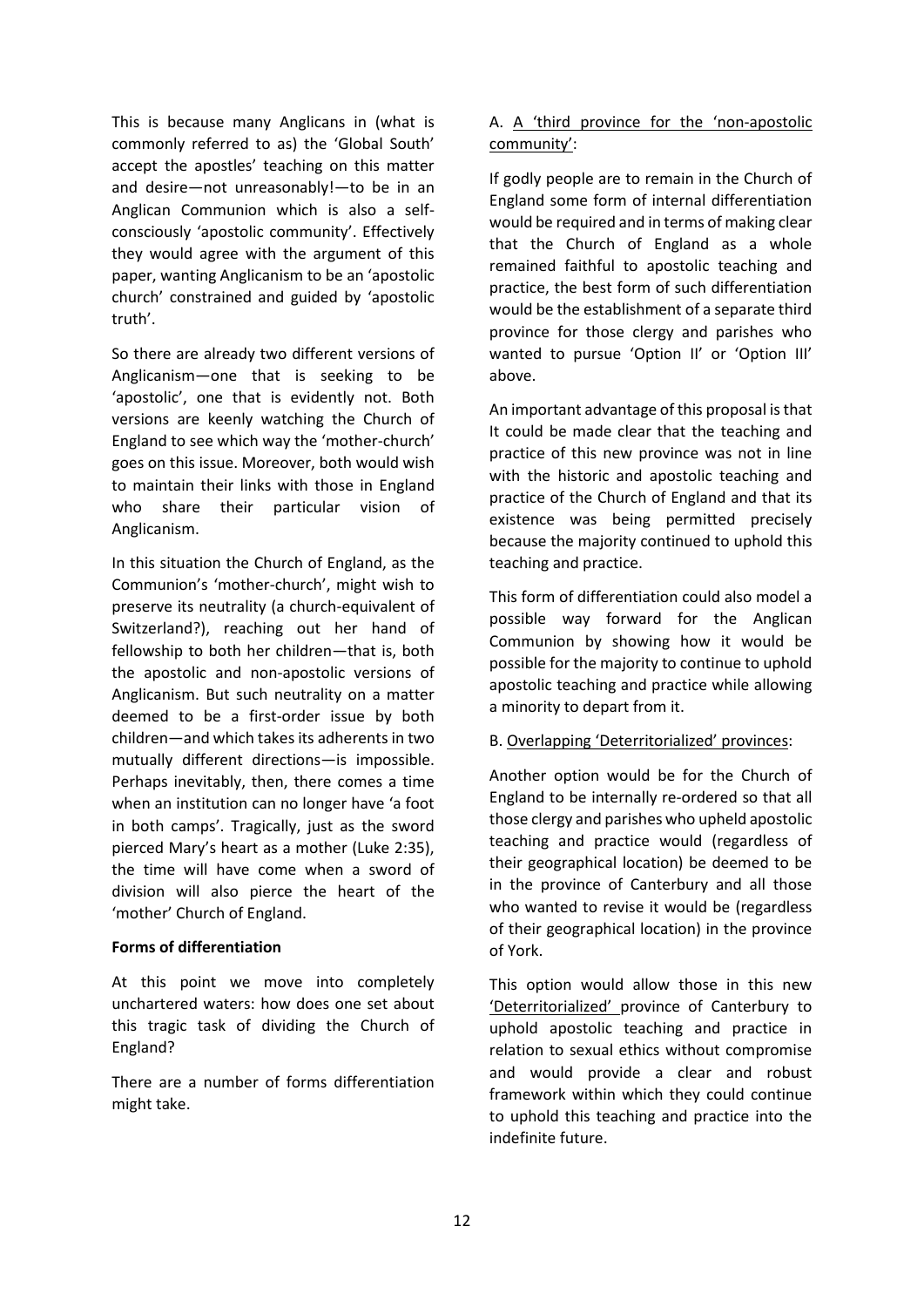Essentially, it might allow the creation of a strong orthodox entity like the Anglican Church in North America in this country, but without the disruption that would be caused by people having to leave the Church of England.

The reason for having Canterbury as the province maintaining apostolic continuity would be to enable the traditional role of the Archbishop of Canterbury within the communion potentially to continue.

Like the previous form of differentiation this way forward could provide a model for the Anglican Communion as a whole by showing how two different approaches to sexual ethics could co-exist within a single differentiated ecclesial structure.

#### C A Third Province for the 'apostolic community':

Another option would be the reverse of A, namely the creation of a third province within the Church of England for those who continue to uphold apostolic teaching and practice.

The advantage of this form of differentiation would be that it would still create a body with its own archbishop and bishops in which the apostolic pattern for sexual ethics could be held without compromise and maintained into the future.

It would also involve less re-organisation of the Church of England than B.

#### D. A society for the 'apostolic community':

A fourth way forward would be the creation of some kind of 'society' or 'association' within the existing structures of the Church of England to which clergy and parishes loyal to apostolic teaching and practice could affiliate and within which they would receive oversight from orthodox bishops through some form of delegated episcopal ministry (akin to that currently provided for those opposed to the ordination of women).

The advantage of this proposal would be that it would involve less re-organisation of the Church of England than the previous proposals whilst still providing a structure for maintaining mutual support among those who remained loyal to apostolic teaching and practice and for maintaining a strong and coordinated witness to this teaching and practice both within the Church of England and to the world outside it.

#### E. DEPO:

A fifth possibility would be delegated episcopal oversight from orthodox bishops (again akin to that currently provided for those opposed to the ordination of women) for those unable to accept any departure from apostolic teaching and practice in relation to human sexuality, but without the creation of a society or association for those who remained loyal to apostolic teaching and practice.

The advantage of this proposal would that it would provide supportive episcopal oversight with minimal need to create new structures within the Church of England. It would represent a 'light touch' solution.

Table 1 at the end of this paper illustrates possibilities A-E in relation to the provincial structure of the Church of England.

- The Church of England is made up of the two provinces of Canterbury and York (as represented by the boxes).
- The other boxes represent other 'provinces' which could be created alongside Canterbury and York. All such provinces would have their own archbishop and bishops; and (critically) they would have the liberty to appoint bishops in the future who subscribed to their particular version of Anglicanism.
- The strong line down the middle represents the 'Apostolic Boundary': those provinces to the left would subscribe to the apostles' teaching about sexuality, whilst those to the right would have issued public teaching and policy which transgressed this apostolic boundary.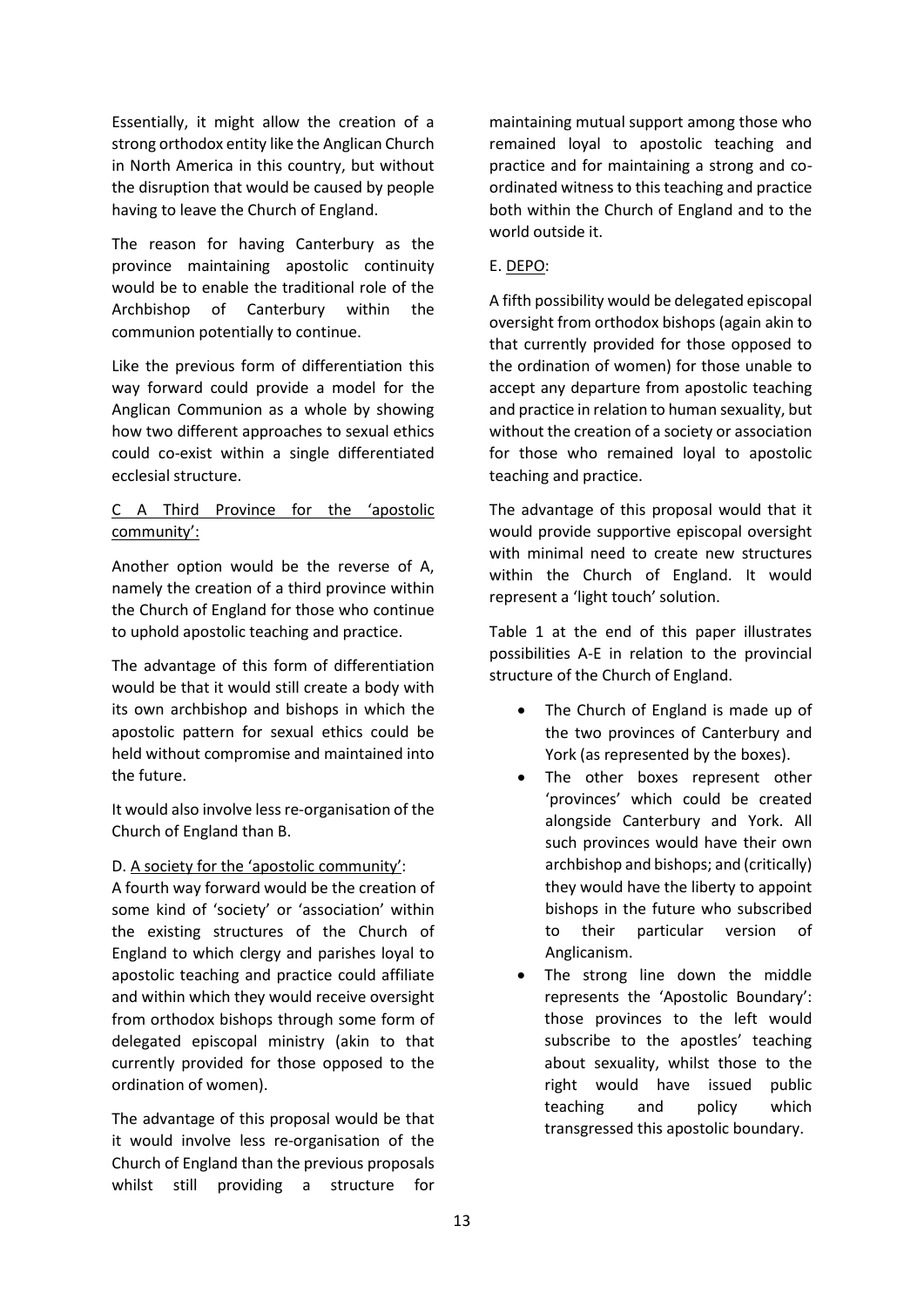#### F. Departure of the 'apostolic community':

A sixth and final possibility would be for godly and 'apostolic' people (that is, those seeking to be obedient and faithful to the apostles' teaching summarized above) to leave the Church of England - either for another Christian tradition or for another Anglican jurisdiction.

There are good historical precedents for such a departure in the history of the Church and it would be necessary in a situation in which a visible church had fallen into so much error that it could no longer be recognised as in any sense part of the one Church of Jesus Christ because it was no longer in any meaningful sense a 'congregation of faithful men, in which the pure Word of God is preached, and the Sacraments be duly ministered' (Article XIX); or in a situation in which remaining in such a church meant that Christians were implicitly or explicitly forbidden to proclaim or practise apostolic Christianity and were forced instead to teach or act in a way that was contrary to it.

However, not all error necessitates complete separation from an existing church. This point is made, for example, by Richard Hooker in the *Laws of Ecclesiastical Polity*. In the face of the Puritan call for a total rejection of the Church of Rome, Hooker declares:

Notwithstanding, so far as lawfully we may, we have held and do hold fellowship with them. For even as the Apostle doth say of Israel that they are in one respect enemies, but in another beloved of God, in like sort with Rome we dare not communicate concerning sundry her gross and grievous abominations, yet touching those main parts of Christian truth wherein they constantly still persist, we gladly acknowledge them to be of the family of Jesus Christ; and our hearty prayer unto God almighty is, that being co-joined so far forth with them, they may at the length (if it be His will) so yield to frame and reform themselves, that no distraction remain in anything, but that we 'all may with one heart and mouth glorify God, the Father of our Lord and Saviour,' whose Church we are.<sup>14</sup>

<sup>14</sup> Richard Hooker, *Laws of Ecclesiastical Polity*, Bk. III Ch. i.10.

1

So, before deciding to leave the Church of England people would need to consider whether they might be able still 'lawfully' to remain in some form of fellowship with those who had fallen into error in relation to sexual ethics.

In specific terms this would mean asking whether a Church of England that had accepted one of the five forms of differentiation previously outlined would be a church which had so entirely departed from apostolic teaching and practice that it could no longer be regarded as in any sense part of the Church of Jesus Christ, or a church in which Christians were implicitly or explicitly forbidden to practice apostolic Christianity. If the answer to this question was 'yes' then it would not be right to remain in the Church of England. If the answer was 'no' then it could be right to remain within it.

They should also consider whether, if such fellowship was 'lawful,' remaining in the Church of England might not provide them with opportunities for continuing ministry that they would otherwise lose. To put in another way, would the departure of godly people from the Church of England strengthen or weaken the witness to the gospel in particular parishes or in the country as a whole?

#### **Reviewing these Proposals**

All these six forms of differentiation are possible ways forward, but, as has been noted, *they all involve the Church of England in its entirety ceasing to uphold apostolic continuity in sexual ethics*.

For this reason they are to be avoided if at all possible. Far and away the best option remains a renewal of apostolic fidelity by the Church of England as whole and it is this option which the bishops and the General Synod need to aim at in the months ahead.

However, if this best option cannot be achieved, then any other way forward has to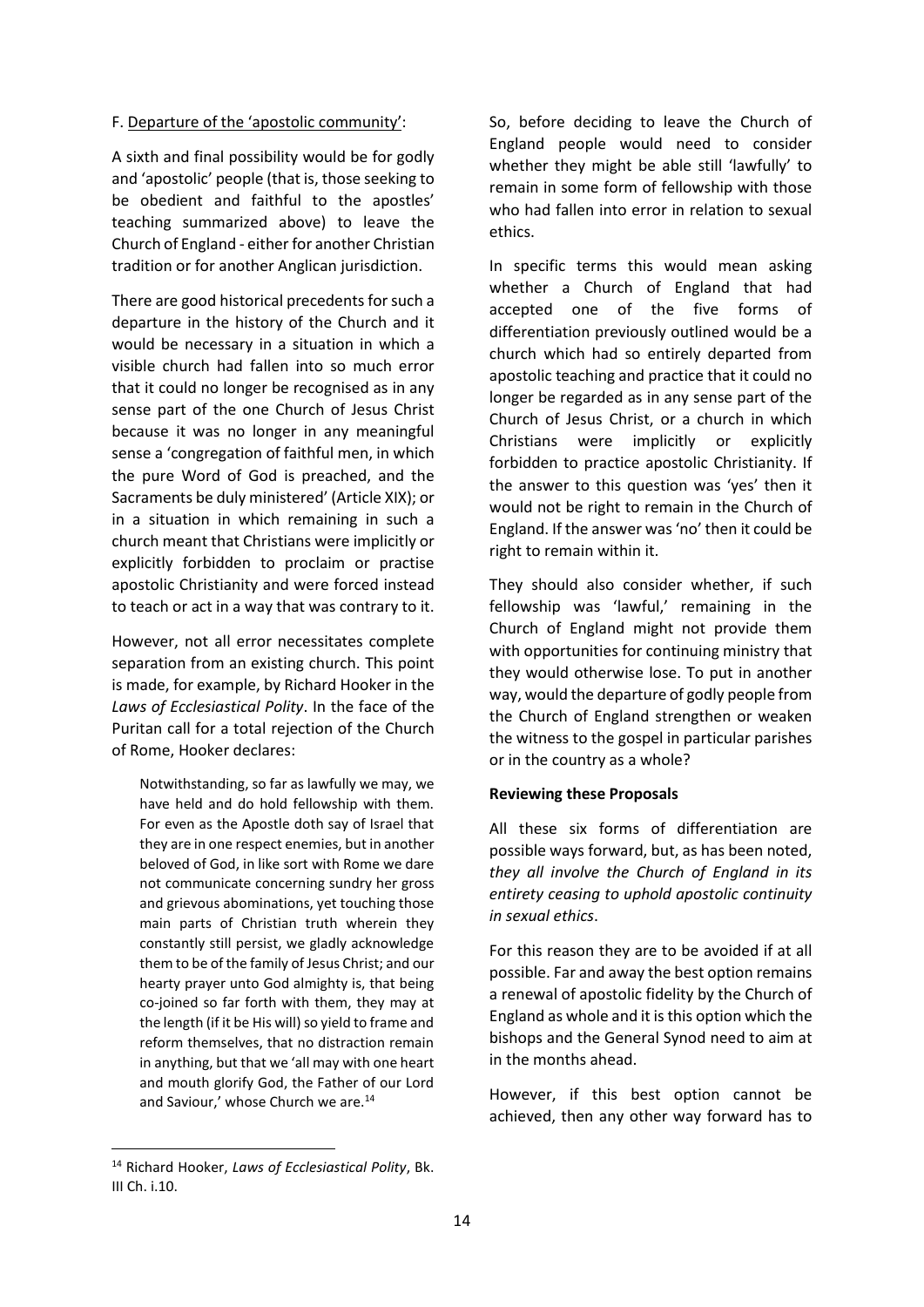be based on trying to attain the greatest possible adherence to the apostolic teaching about sexual ethics within a now divided and 'impure' Church of England both in the present and in future generations—in much the same way that the people of Judah remained loyal to the Davidic line and to the Jerusalem Temple after the division of the kingdom.

In assessing the possible ways forward sketched out above the question that needs to be asked is: which of them, if implemented, would best achieve this goal?

At this point there are, essentially, four main criteria upon which all of the above proposals need to be evaluated in an even-handed way:

i) Purity: All of Proposals A to E are vulnerable, as noted just now, to the charge of involving some measure of compromise for 'apostolic Anglicans' since they involve their continuing to be associated in some way with a Church of England which has become 'non-apostolic' by making provision for teaching and practice in regard to sexuality which contravene the apostolic norm. Arguably this problem becomes the more acute the further down the list one goes (towards D and E) because it reflects the further distance by which the Church of England as a whole has transgressed the apostolic boundary, but all the proposals need to be tested equally against this criterion.

ii) Practicality and achievability: All of the above proposals are vulnerable to the charge that they are 'unworkable' (though this may especially be levied at Proposal B because of its radical reconfiguration of the historic provinces of Canterbury and York). Yet we are here in a season quite without precedent in which there will inevitably need to be new thinking 'outside the box', in which many of our old ways of thinking about how the Church of England should be organised will become obsolete, and in which the laws of the Church of England will need to be changed in order to reflect the new realities on the ground.

Above all, let us acknowledge that 'where there is a will, there is a way.' If there is

sufficient political will expressed by 'apostolic Anglicans' for any of the above Proposals, then that Proposal could become achievable. It is not for us at this stage—*before* there has been a measured assessment of the level of concern amongst 'apostolic Anglicans'—to dismiss *any* of the above Proposals on the grounds of nonachievability.

iii) Long-term apostolicity: A third critical question that should be asked even-handedly of all the Proposals is this: which ones will guarantee the long-term durability of an 'apostolic community' within England? A solution needs to be found that will meet the needs of 'apostolic Anglicans' not just for the next fifteen years but until the 'end of the age': 'when the Son of Man comes, will he find faith on the earth?' (Luke 18:8). Will there be an enduring witness within England to apostolic truth and values on that Day, or will that witness have been snuffed out in the coming decades through gradual erosion and slow capitulation to the 'spirit of the age'?

Strong boundaries thus need to be placed around the company of the apostolic community in order to withstand the endless barrage of attack that can be expected in the coming years – not just from fellow Anglicans, but also from society as a whole and from a Government committed in law to same-sex marriage. Well-intentioned promisesespecially if forged in a time of controversy and designed to 'conciliate' that which it is hoped will be just a temporary disagreement—will simply not suffice. If so, then Proposals D and E begin to look vulnerable, precisely because 'apostolic Anglicans' would not have their own province with their own archbishops and bishops and with their own legal statutes and canons. Instead they would exist 'by gracious permission only' and in a place that could easily be challenged in the law courts. Moreover, they would be operating within provincial and diocesan structures that over the coming years might well become increasingly hostile to the apostolic community.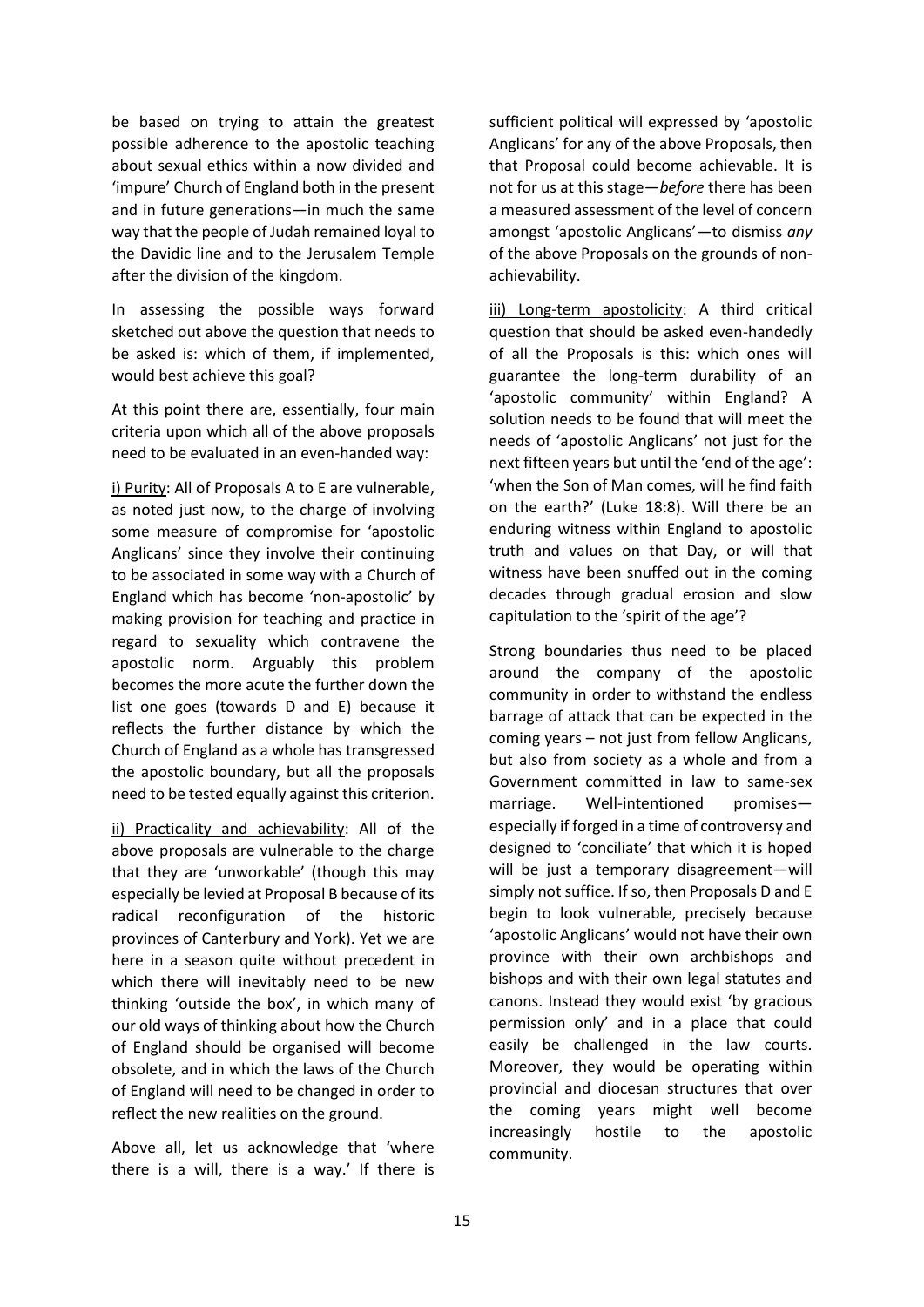In term of Anglican polity, the only means of preventing this—and of ensuring any permanence and an 'apostolic succession' of apostolic truth into the guaranteed future would be through the appointment of an archbishop who was himself constrained by apostolic truth and who had the authority (without interference from outside) to consecrate bishops who would similarly be constrained by this apostolic legacy and would acts as guardians of this apostolic deposit for all subsequent generations.

It is thus perhaps legitimate to ask whether any proposal beyond C would be sufficient to maintain a community within the Church of England that will continue to uphold to apostolic teaching and practice in relation to sexuality into the long-term future.

iv) Fairness and Equity: A final question to ask of all these proposals is this: would it be fair and equitable? This question is vital in the context of any human conflict, as attempts are made to move towards either reconciliation or an amicable 'parting of the ways'. This paper has argued that there can be no reconciling of two contradictory views on human sexuality and that some visible 'differentiation' is necessary between 'apostolic Anglicans' and those who want to cross the apostolic boundaries. Once this is recognised, the question becomes: how can the two sides make this at least a 'good disagreement'—a differentiation managed with fairness and equity? The answer is no longer to attempt an artificial 'papering over the cracks', seeking an apparent reconciliation where none is either practicable or even desired; instead the solution is to be working towards an amicable 'separation' with both sides being treated honourably and with fairness.

A further point is that those seeking to uphold apostolic teaching and practice should avoid the temptation to look too quickly for a solution which depends entirely on receiving outside help—from the many conservative Primates and bishops in the wider Communion. Many of these have expressed their grave concern about the drifting direction of the Church of England on this matter (and rightly so).

However, we cannot, ask them to fight our battles if we will not fight our own. Only if biblically faithful Christians rise up and take their own stand within the Church of England—being 'willing to be counted'—can we expect there to be a proposal which will lead to the maintenance of apostolic teaching and practice within the Church of England.

Even so, there is comfort to know that there are so many in the wider Communion that would support such a stand. And, in due season, if no viable long term solution to the problem of maintaining apostolic teaching and practice within the Church of England is offered, then it remains entirely possible that, as a last resort, some of the Primates of the Communion might feel compelled to step in to offer their own form of primatial oversight (however unwelcome to the Archbishops of Canterbury and York). The mere threat of such outside intervention—even if delayed—might be sufficient to cause the bishops of the Church of England to recognise their need to come up themselves with an acceptable solution—lest the situation completely spiral out of their control.

#### **Summary and Conclusion**

What can you do if you agree with this paper? The main argument has been:

- that all sexual practice outside heterosexual marriage was reckoned as sinful in the eyes of Jesus and his apostles;
- that homosexual practice was a part of this and that same-sex marriage, far from providing a legitimate context for this practice, would have been seen as a parody of God's intention for marriage;
- that such issues of sexual immorality were not a second-order issue for the apostles, but were consistently denounced by them, and certainly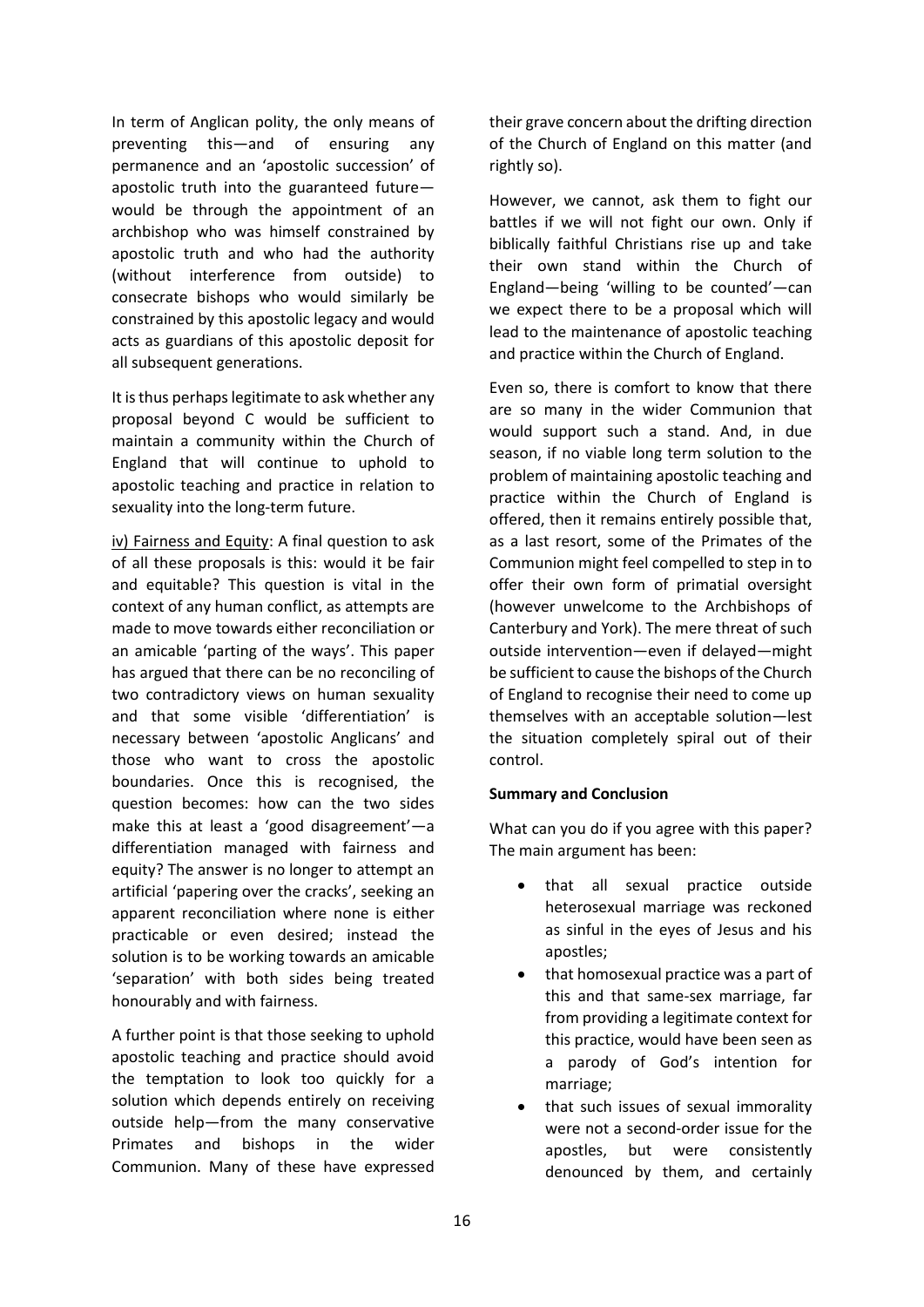would never have been embraced by them in their quest for Christian unity;

- that the role of a bishop was developed in the early Church precisely to safe-guard these apostolic norms pertaining to both doctrine and ethics and that bishops are therefore to be seen as 'apostolic guardians';
- that there is a significant risk that these apostolic boundaries relating to sexual ethics may be transgressed by the bishops of the Church of England, thereby causing the official teaching and doctrine of the church—for the first time in its history—to be 'contrary to Scripture' and 'non-apostolic';
- and that, if this happens, there will need to be some visible 'differentiation' and division within the Church of England between those following this new teaching and those wishing to be in an 'apostolic community'.

Do you agree? If so, the concluding section of the paper hopefully gave you a helpful overview of possible proposals about how a division of the Church of England might take place in a way that would give due attention to your concerns as an 'apostolic' Anglican who in all good conscience cannot accept that the affirmation of same-sex relationships is in line with apostolic teaching and practice.

The next few months will be a strategic season in the life of the Church. To use two New Testament words, this is a time both of *krisis* (a 'crisis' requiring critical judgement) and of *kairos* (a new 'time' requiring creative new thinking).

The time has therefore come when all those clergy and parishes who wish to dissent need to make that fact known. Now is the time for those clergy, laity, and parishes who want to be part of such an 'apostolic community' to stand up and be counted, to register their essential agreement with the theology set out in this paper, and to ensure that the bishops of the Church of England gain a true measure of their concerns. The bishops need to know that 'apostolic Anglicans' are serious in their desire to see 'Option I' fully embraced; but also need to be warned that any movie towards 'Option II' (however innocuous it might appear) will indeed have inevitable consequences, leading to the divisions we all would not prefer. The more people who register their desire to remain part of an 'apostolic Anglicanism,' the more likely it is that a good and equitable outcome to the Church of England's present debates about human sexuality may be achieved.

This is also the time to pray earnestly to the Lord of the Church, that she may be spared during this time of crisis and that the godly will be protected. There will be a need for great wisdom and great courage; but also for renewed confidence in the Jesus who promised that he would build his Church—the community of people who are faithful in their confession of him—and that the gates of death would never prevail against her (Matt 16:18). As Bonhoeffer notes in a sermon on this verse:

'Close by the precipice of the valley of death, the church is founded, the church which makes confession of Christ its life. The church possesses eternal life just where death seeks to take hold of her; and he seeks to take hold of her precisely because she has possession of eternal life. The Confessing Church is the eternal church because Christ protects her. Her eternity is not visible in this world. She remains despite the attack of the world. The waves pass right over her and sometimes she seems to be completely covered and lost. But the victory is hers, because Christ her Lord is by her side and he has overcome the world of death. Do not ask whether you can see the victory; believe in the victory and it is yours.' <sup>15</sup>

October 2016

1

<sup>15</sup> Dietrich Bonhoeffer, *No Rusty Swords*, Fontana, 1970, p. 213.